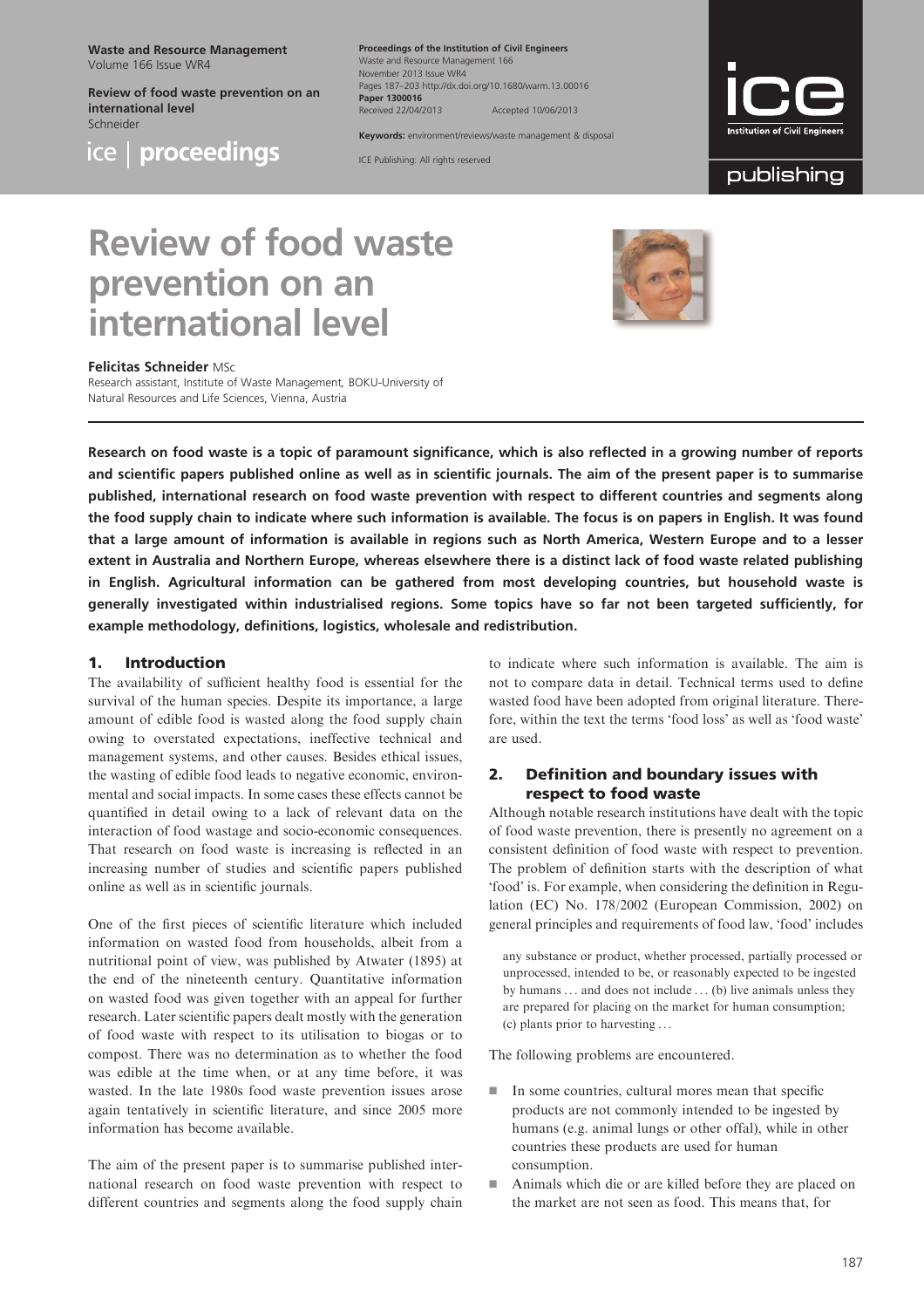example, male calves which are killed because they cannot be used for milk production, or male chicks which are killed because they cannot be used for egg production are not included as wasted food resources since they also are not intended to be placed on the market for human consumption.

**Plants which are not harvested due to a low market price** or because they do not fulfil visual quality standards (e.g. size, colour) could also not be counted as wasted food as they are prior to harvest.

This means that wider definitions for food than existing, official ones have to be created to capture the extent of wasted food. The next challenge is which term to use for the wasted food (which could be prevented). Several terms are used in international literature, such as food loss (e.g. [Gustavsson](#page-14-0) et al., [2011; Kummu](#page-14-0) et al., 2012), food waste (e.g. [Defra, 2010;](#page-13-0) [Williams and Kelly, 2003](#page-16-0)), post-harvest loss (e.g. [Hodges](#page-14-0) et al[., 2011\)](#page-14-0), kitchen waste (e.g. [European Commission, 2004;](#page-13-0) [Lebersorger and Salhofer, 2003\)](#page-14-0), food and drink waste (e.g. Griffin et al[., 2009](#page-13-0); [Wrap, 2010](#page-16-0)), spoilage (e.g. [Lundqvist](#page-14-0) et al[., 2008\)](#page-14-0) and so on. Of course, an additional dimension arises when a term used is translated from one language into another, and particularly from the author's native language into English for international publishing.

A major part of the literature which considers prevention issues subdivides the wasted food into a part that could be targeted through prevention measures and another part that could not be targeted by those measures. In most cases, terms such as 'avoidable/edible' and 'non-avoidable/inedible' food waste are used for these subcategories. But other criteria could equally be applied, such as suitability for separate bio-waste collection, which varies depending on input regulations, because animal products may be excluded. [Lebersorger and Schneider \(2011\)](#page-14-0) give an overview of different options to classify food waste and discuss the pros and cons.

As well as the food which is thrown away and therefore is not eaten by humans, some researchers also include over-nutrition as food waste. Over-nutrition is defined as the gap between the energy value of food consumed per capita and the energy value of food needed per capita. This approach was introduced by [Smil \(2004\)](#page-15-0) and several authors mention this issue within their papers (e.g. [Blair and Sobal, 2006](#page-13-0); Parfitt et al[., 2010\)](#page-15-0). Although obesity is an increasing health problem, and not only in industrial countries, the consideration of over-eating with respect to food wastage leads to considerable practical implementation problems. First of all, obesity may have medical causes rather than the intake of too many calories. The stigmatisation of overweight people as food wasters seems to be unfair. How should the share of over-eating be targeted in general consumer awareness campaigns against food waste? Where is the balance so as not to induce anorexia by denouncing over-eating? How should people who have higher than average base metabolism rates due to natural constitutions (e.g. hardgainers), illness or sport activities be handled? Are they allowed to eat more than the calculated energy ration? A number of ethically sensitive questions arise with respect to these issues, and in practice the fight against obesity should spotlight the negative impact on human health and resulting economic damage due to increased health-care costs and so on.

However, even if literally the same term is used within the same language, the wasted food which is classified within this term may vary a lot. It may also consider the packaging material in which the food was wasted. It may not be clear if the inedible parts (e.g. banana peel) of wasted edible food (e.g. whole banana) have been subtracted mathematically. Thus, it is necessary to read the definitions very carefully before a comparison of results can be made. Unfortunately, a comprehensive definition of the targeted wasted food can rarely be found in the scientific literature.

Along with the definition of food waste and the avoidable part of food waste, the methodology used is essential for the quantification and qualification of food waste and has an inseparable impact on the results. If the methodology used cannot measure the defined food waste streams, it should be clearly mentioned within the description of the study. Often there is a discrepancy between theoretically defined food waste and the information that can be collected in practice. The generation of detailed food waste data is often limited by financial restrictions, which impact sample sizes or the level of detail (e.g. investigation on wastage at single product level is not possible).

# 3. Overview of the scientific literature on food waste

The following section highlights the regional scientific literature that can be found with respect to food waste research along the food supply chain. Owing to the increasing number of reports and papers, as well as the multilingual nature of the available literature, a complete list is not feasible. The overview mentions the most important papers and those dealing with special topics or including a good literature summary of the respective region.

## 3.1 Global and supra-regional studies

Many studies summarise trans-national results of other studies, compare data and conclude which measures should be implemented to change the situation with respect to wasted food ([Table 1](#page-2-0)). According to Parfitt et al[. \(2010\),](#page-15-0) the Food and Agriculture Organisation (FAO) had already included the reduction of food losses in its established mandate. The Special Action Programme for the Prevention of Food Losses was implemented in 1974 to achieve a 50% reduction of postharvest losses by 1985. There followed an abundance of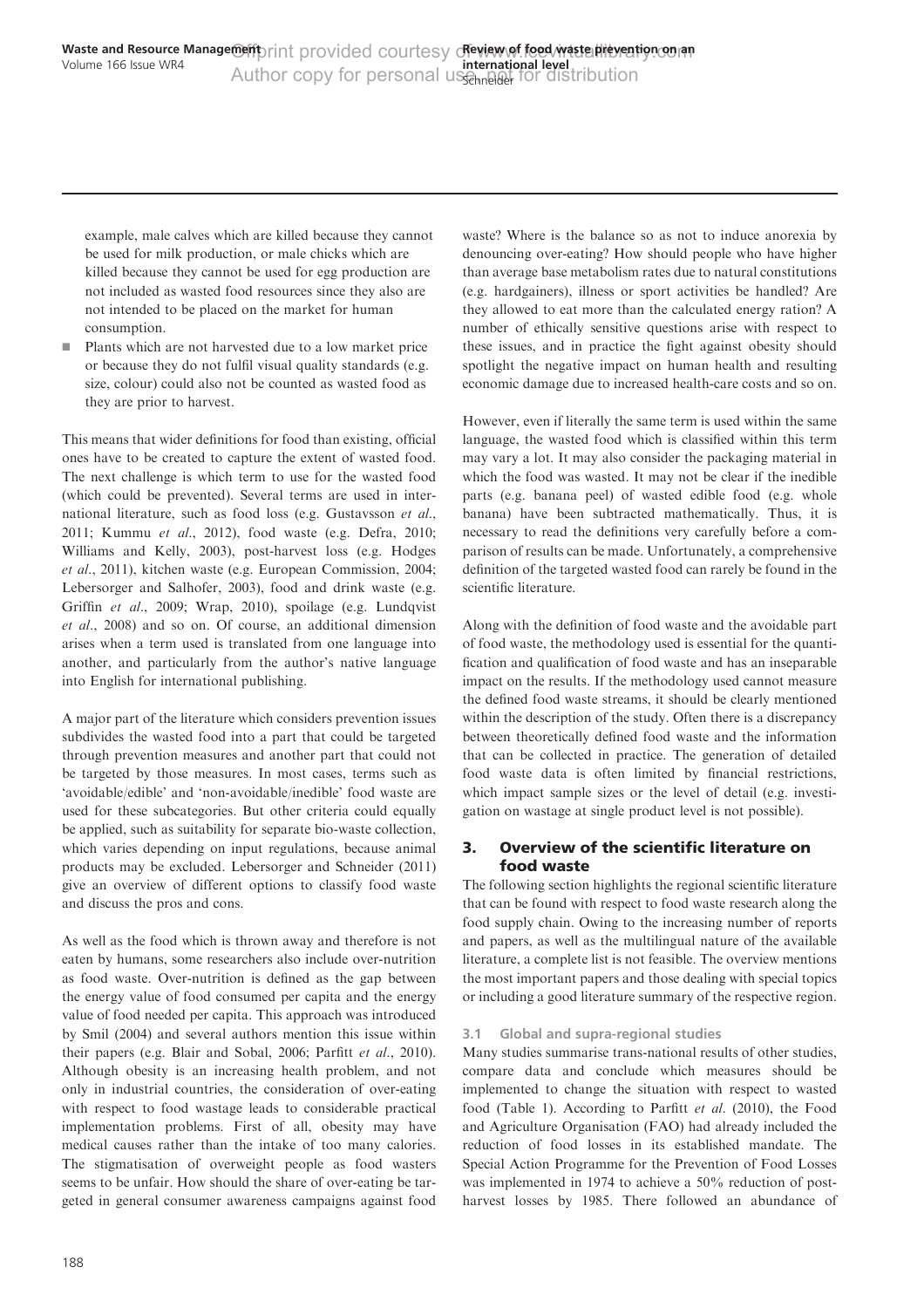<span id="page-2-0"></span>literature funded or conducted by the FAO (e.g. [FAO, 1980](#page-13-0); FAO et al[., 2012\)](#page-13-0). Sibrián et al[. \(2006\)](#page-15-0) developed a statistical procedure for estimating dietary energy intake based on dietary energy consumption adjusted for household food wastage where data for the equation can be taken from national statistics. The issue of food wastage at European Community level based on existing data and policy options according to different scenarios was highlighted by Monier et al[. \(2010\)](#page-15-0). [Gustavsson](#page-14-0) et al. (2011), on behalf of the FAO, estimated food losses and wastes occurring along the entire food chain and identified causes and possible methods of prevention for different regions of the world. Golob et al[. \(2002\)](#page-13-0) criticised the data given by the FAO as too generalised; in their opinion food losses depend strongly on the specific food commodity and local conditions. To support their conclusion, [Golob](#page-13-0) et al[. \(2002\)](#page-13-0) provide information on grain storage losses in different countries such as Kenya, Bangladesh, India, Malawi, Nepal and Turkey.

Table 1 presents the mentioned studies along with information on the covered stages of the food supply chain. Agriculture means primary production of food on the field and also includes aquaculture. The processing step includes processing of primary food products such as packaging, peeling, cooking and so on, while trade summarises wholesale as well as retail. The hospitality sector encompasses hotels, catering, canteens, restaurants, hospitals and so on. The consumer level deals with private households. As space is limited, the table summarises general information, whereas details have to be taken from the reviewed literature.

# 3.2 Africa

With respect to food waste or food losses along the African food supply chain, research results are generally published by international organisations within in-house reports which can be easily accessed by way of the internet [\(Table 2\)](#page-3-0). Some of that information is published by the FAO, which raises awareness of the problem as well as providing practical manuals for loss prevention (e.g. Akande and Diei-Ouadi, 2010; [FAO and](#page-13-0) [World Bank, 2010\)](#page-13-0). Another example is the World Bank, who introduced the Global Agricultural and Food Security Programme in 2010, dealing with the combat of post-harvest losses. In 2011, an overview of post-harvest grain losses in Sub-Saharan Africa was released by the World Bank, highlighting amounts, reasons, reduction options, barriers for prevention and other issues [\(World Bank, 2011\)](#page-16-0).

Food waste from the in-flight catering of Egypt air flights was one topic of [El-Mobaidh](#page-13-0) et al. (2006), who differentiated according to flight distance and meal type. Tefera et al[. \(2007\)](#page-15-0) studied the effects of inexpensive post-harvest treatment options to minimise post-harvest mango losses in Ethiopia. In 2012, [Nahman](#page-15-0) et al. (2012) published an estimate with respect to the costs related to household food waste in South Africa.

3.3 America

## 3.3.1 North America

[Table 3](#page-4-0) shows an overview of selected food waste studies from Northern American countries. One of the first remarkable US publications after those of [Atwater \(1895\),](#page-12-0) as well as [Atwater](#page-12-0) [and Bryant \(1902\)](#page-12-0), was the study of Kantor et al[. \(1997\)](#page-14-0). It presented amounts of food losses along the food supply chain subdivided into different food commodities, reasons for wastage, potential for prevention, as well as specific prevention measures. One year before Kantor et al.'s study, a guideline was published by the US Department of Agriculture (USDA) with the aim of fostering the recovery of food by raising awareness and expanding the knowledge of communities, individuals and companies in practice [\(USDA, 1996\)](#page-16-0). The guideline highlighted

| Source                   | Agriculture                                                                                                                            | Processing                                                                                                             | Trade                                                                                                                                                                                                                                             | Hospitality | Consumer                                                                                                                                             |  |  |
|--------------------------|----------------------------------------------------------------------------------------------------------------------------------------|------------------------------------------------------------------------------------------------------------------------|---------------------------------------------------------------------------------------------------------------------------------------------------------------------------------------------------------------------------------------------------|-------------|------------------------------------------------------------------------------------------------------------------------------------------------------|--|--|
| FAO (1980)               |                                                                                                                                        | Detailed analysis of food loss and waste causes, measurement methods                                                   |                                                                                                                                                                                                                                                   |             |                                                                                                                                                      |  |  |
| Golob et al. (2002)      |                                                                                                                                        | Provides information on grain storage losses in different countries (in %);<br>critically discusses FAO extrapolations |                                                                                                                                                                                                                                                   |             |                                                                                                                                                      |  |  |
| Sibrián et al. (2006)    |                                                                                                                                        |                                                                                                                        |                                                                                                                                                                                                                                                   |             | Statistical procedure for<br>estimating dietary<br>energy intake based on<br>dietary energy<br>consumption adjusted<br>for household food<br>wastage |  |  |
| Monier et al. (2010)     | Food wastage at European Community level based on existing data and policy options according to different scenarios (in t, kg/<br>cap) |                                                                                                                        |                                                                                                                                                                                                                                                   |             |                                                                                                                                                      |  |  |
| Gustavsson et al. (2011) |                                                                                                                                        |                                                                                                                        | Estimates food losses and wastes along entire food chain, identifies causes, possible methods of prevention for different regions,<br>in kg/cap year, total tonnes, in % of production per commodity group, region and stage of food supply chain |             |                                                                                                                                                      |  |  |
| FAO et al. (2012)        |                                                                                                                                        |                                                                                                                        | General discussion about food losses and waste, and context to food access and undernourishment                                                                                                                                                   |             |                                                                                                                                                      |  |  |
| waste studies            | Table 1. Overview of selected global or supra-regional food                                                                            |                                                                                                                        |                                                                                                                                                                                                                                                   |             |                                                                                                                                                      |  |  |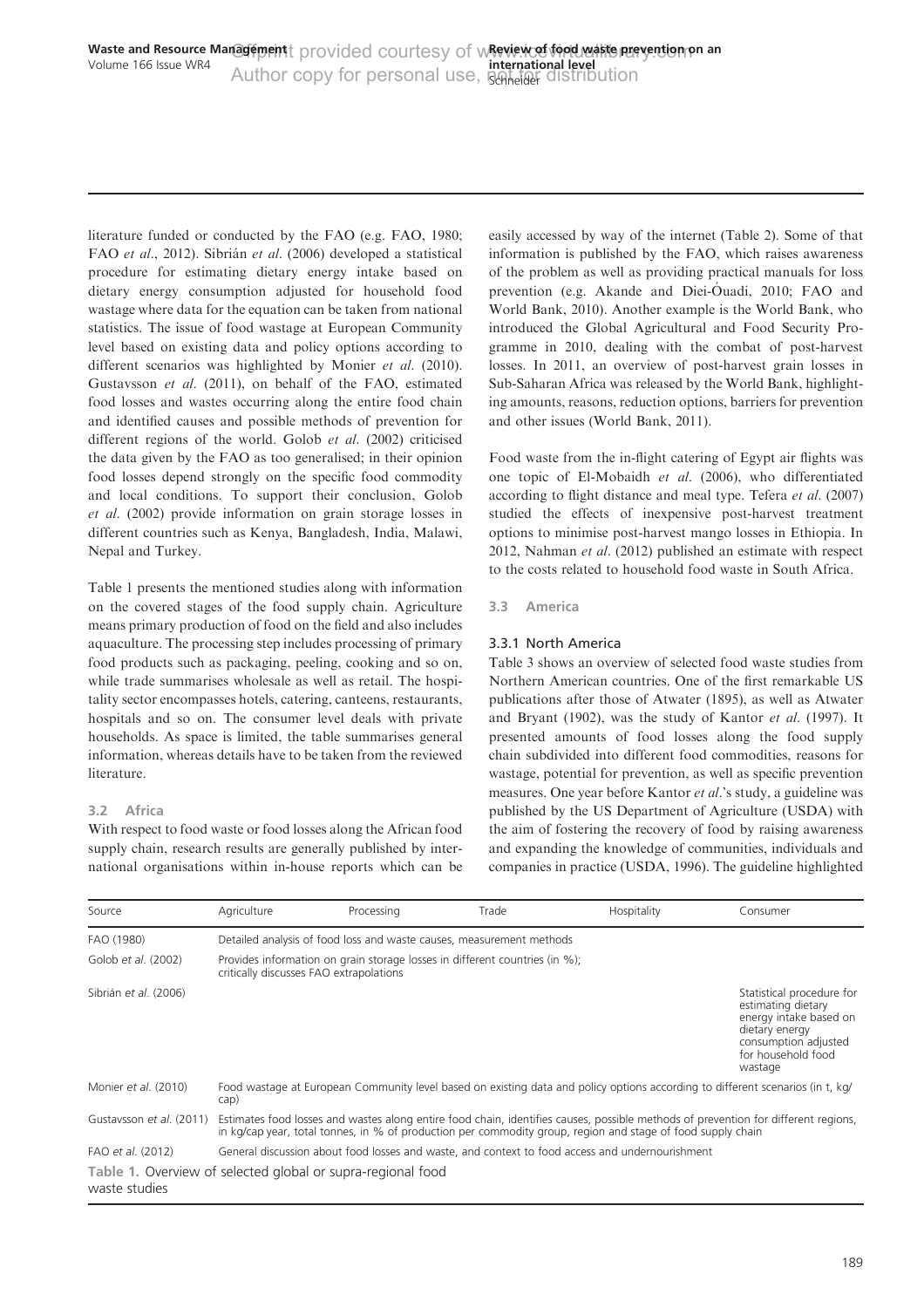<span id="page-3-0"></span>existing food recovery initiatives and gave information on how to establish new ones. It also should be mentioned that the largest domestic hunger-relief organisation is Feeding America, which is a national network of more than 200 food banks operating within all 50 states as well as the District of Columbia and Puerto Rico. In 2012, it coordinated the distribution of edible food and grocery products with the help of 61 000 agencies, supplying 37 million people in the USA ([Schneider, 2013\)](#page-15-0). In 2001, [Rathje and Murphy \(2001\)](#page-15-0) published the results of their garbage studies in the book Rubbish, which included food waste dug out from different US landfills. Plate waste from hospital patients was investigated, for example, by [Kandiah](#page-14-0) et al. (2006) in the USA. Nunes et al[. \(2008\)](#page-15-0) as well as Buzby et al[. \(2011\)](#page-13-0) investigated losses of different food items in the trade sector and at household level in more detail, whereas Buzby et al[. \(2009\)](#page-13-0) is limited to the retail sector. Fish [et al](#page-13-0). [\(2009\)](#page-13-0) focused on the utilisation of unmarketable water melons left in US fields owing to surface blemishes or because they were misshapen, while [Castro-Garcia](#page-13-0) et al. (2009) investigated the impact of harvest technology on table olives.

Meanwhile, the USDA regularly publishes data on food waste losses. These are often the basis for studies estimating the environmental impact of food waste in the USA, such as [Venkat \(2011\)](#page-16-0) or [Cuellar and Webber \(2010\)](#page-13-0). Hall [et al](#page-14-0). [\(2009\)](#page-14-0) compared the percentage of available food energy wasted, as calculated by USDA estimates, and predicted food wastage in the USA by using their own mathematical model. Gooch et al[. \(2010\)](#page-13-0) summarised findings with respect to food waste and prevention measures from Canadian studies.

## 3.3.2 South America

Studies about food waste generation or prevention from South America are seldom published ([Table 4](#page-5-0)). Whether this is due to language barriers or a lack of research on this topic cannot at present be answered.

Fehr et al[. \(2002\)](#page-13-0) estimated the losses and wastage of fruit and vegetables along the food supply chain in Brazil and discussed the separate collection of organic waste. [Ulloa](#page-15-0) et al. [\(2004\)](#page-15-0) highlighted the creation of agricultural residues in Costa Rica, including rejected green bananas, and the different methods of disposal used. Fresh vegetable losses occurring at the retail stage were studied by [Tofanelli](#page-15-0) et al. (2009) at Goiás State/ Brazil. Lemos et al[. \(2011\)](#page-14-0) investigated the reasons for losses of 15 leafy vegetable crops between harvest and consumption, also in Brazil. Food waste in Brazilian company cafeterias were the main focus of Soares *et al.* (2011), who measured the generation and costs of food waste and suggested prevention measures. [Mattoso and Schalch \(2001\)](#page-15-0) investigated food wasted in a Brazilian hospital and discussed the results in the context of the local social and legal situation. In 2007, [Mancini](#page-14-0) et al. (2007) presented information about household waste from São Paulo/Brazil which contained details about food waste generation, treatment, as well as prevention issues.[Marmolejo](#page-14-0) et al. (2010) conducted an analysis of household waste sorting in Colombia to quantify food waste in relation to socio-economic status.

#### 3.4 Asia

Although the share of food waste is relatively high in Asia (e.g. in China on average 58 wet mass-% according to Wang and Nie

| Source                           | Agriculture           | Processing                                                                                                                                                                                                      | Trade                                                                                                                                                        | Hospitality                                                                                            | Consumer                                                                                                                                                                                                              |
|----------------------------------|-----------------------|-----------------------------------------------------------------------------------------------------------------------------------------------------------------------------------------------------------------|--------------------------------------------------------------------------------------------------------------------------------------------------------------|--------------------------------------------------------------------------------------------------------|-----------------------------------------------------------------------------------------------------------------------------------------------------------------------------------------------------------------------|
| El-Mobaidh et al. (2006)         |                       |                                                                                                                                                                                                                 |                                                                                                                                                              | Food waste from in-<br>flight catering of Egypt<br>air flights, in g/meal, in<br>% per meal, in t/year |                                                                                                                                                                                                                       |
| Tefera et al. (2007)             |                       | marketable mangos, extended shelf life in days                                                                                                                                                                  | Effects of post-harvest treatment options (storage, packaging, disinfection)<br>to minimise the post-harvest losses of mangos in Ethiopia, mass loss in %, % |                                                                                                        |                                                                                                                                                                                                                       |
| Akande and Diei-Óuadi,<br>(2010) |                       | Manual for estimation of qualitative and quantitative post-harvest fish losses<br>in five Sub-Saharan African countries (Ghana, Kenya, Mali, United Republic<br>of Tanzania, Uganda), in %, prevention measures |                                                                                                                                                              |                                                                                                        |                                                                                                                                                                                                                       |
| FAO and World Bank<br>(2010)     |                       |                                                                                                                                                                                                                 | Provides information on state of the art, experiences, further approaches                                                                                    |                                                                                                        |                                                                                                                                                                                                                       |
| World Bank (2011)                | prevention, in mass-% |                                                                                                                                                                                                                 | Summarises post-harvest grain losses, causes, reduction options, barriers for                                                                                |                                                                                                        |                                                                                                                                                                                                                       |
| Nahmann et al. (2012)            |                       |                                                                                                                                                                                                                 |                                                                                                                                                              |                                                                                                        | Estimates the overall<br>costs for household food<br>wastage in South Africa,<br>including market price<br>for food items and<br>financial and external<br>costs associated with<br>food waste disposal<br>(landfill) |

Table 2. Overview of selected food waste studies from Africa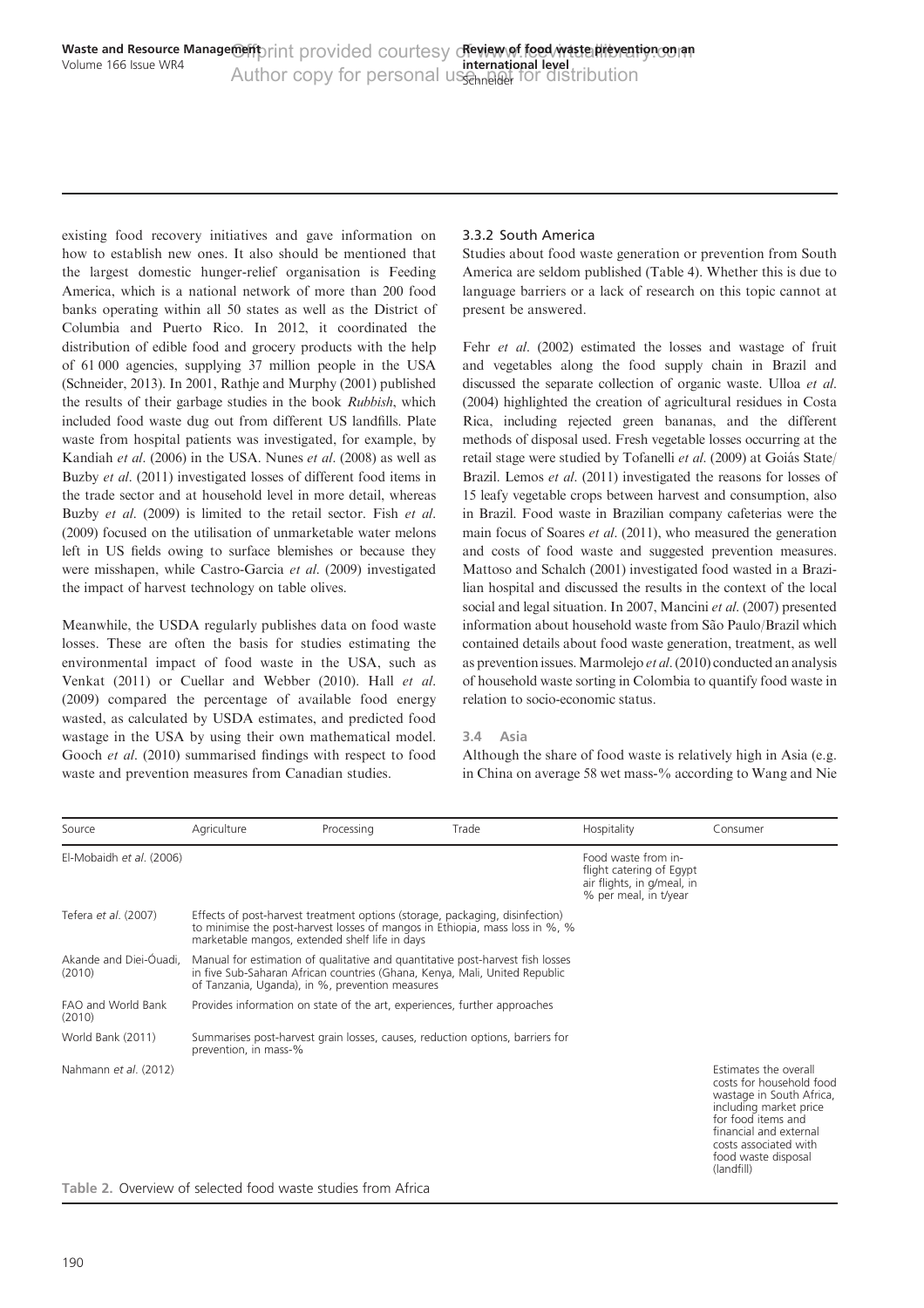<span id="page-4-0"></span>

| Source                                                                 | Agriculture                                                                                                            | Processing                                              | Trade                                                                                                                                                                                                 | Hospitality                                                                                                                                                                                                             | Consumer                                                                                                                                                                      |
|------------------------------------------------------------------------|------------------------------------------------------------------------------------------------------------------------|---------------------------------------------------------|-------------------------------------------------------------------------------------------------------------------------------------------------------------------------------------------------------|-------------------------------------------------------------------------------------------------------------------------------------------------------------------------------------------------------------------------|-------------------------------------------------------------------------------------------------------------------------------------------------------------------------------|
| Atwater (1895)                                                         |                                                                                                                        |                                                         |                                                                                                                                                                                                       |                                                                                                                                                                                                                         | Food wasted in low-<br>income US households;<br>results in grammes of<br>lost nutrition, calories                                                                             |
| Atwater and Bryant<br>(1902)                                           |                                                                                                                        |                                                         |                                                                                                                                                                                                       |                                                                                                                                                                                                                         | Nutritional behaviour of<br>poor households in New<br>York, mentioning<br>wastage of food                                                                                     |
| <b>USDA (1996)</b>                                                     | programmes; USA                                                                                                        |                                                         |                                                                                                                                                                                                       | Guide to show communities, individuals and businesses how to support existing food recovery efforts or to begin new                                                                                                     |                                                                                                                                                                               |
| Kantor et al. (1997)                                                   |                                                                                                                        | prevention as well as specific prevention measures; USA |                                                                                                                                                                                                       | Amounts of food losses (pounds, mass-%) subdivided into at least eight food commodities, reasons for wastage, potential for                                                                                             |                                                                                                                                                                               |
| Rathje and Murphy<br>(2001)                                            |                                                                                                                        |                                                         |                                                                                                                                                                                                       |                                                                                                                                                                                                                         | Food waste generation<br>based on excavation<br>from US landfills<br>(ounces, pounds, g,<br>mass and volume-%),<br>context to crisis, diets,<br>socio-economic issues<br>etc. |
| Kandiah et al. (2006)                                                  |                                                                                                                        |                                                         |                                                                                                                                                                                                       | Plate waste from 346<br>patients testing<br>influences (diet order,<br>sex, length of stay,<br>diagnosis), in %                                                                                                         |                                                                                                                                                                               |
| Nunes et al. (2008)                                                    |                                                                                                                        |                                                         | Impact of poor<br>temperature and relative<br>humidity management<br>on quality and shelf life<br>of 19 fruits and<br>vegetables; causes for<br>discard in %; USA                                     |                                                                                                                                                                                                                         | Impact of poor<br>temperature and relative<br>humidity management<br>on quality and shelf life<br>of 19 fruits and<br>vegetables; causes for<br>discard in %; USA             |
| Fish et al. (2009)                                                     | Loss of unmarketable US<br>water melons on the<br>field (t/ha), potential for<br>use in ethanol<br>production          |                                                         |                                                                                                                                                                                                       |                                                                                                                                                                                                                         |                                                                                                                                                                               |
| Castro-Garcia et al.<br>(2009)                                         | Evaluation of table olive<br>damage during harvest,<br>comparison hand<br>harvest and mechanical<br>technologies, in % |                                                         |                                                                                                                                                                                                       |                                                                                                                                                                                                                         |                                                                                                                                                                               |
| Hall et al. (2009)                                                     | cap year, kcal/year                                                                                                    |                                                         |                                                                                                                                                                                                       | Calculation of energy content of nationwide food waste from difference between US food supply and food consumed by                                                                                                      | population (estimated using a validated mathematical model of metabolism relating body mass to amount of food eaten), in kcal/                                                |
| Buzby et al. (2009)                                                    |                                                                                                                        |                                                         | Estimating the value of<br>fruit and vegetable<br>losses at the retail and<br>consumer levels in the<br>USA (mass, dollar)                                                                            |                                                                                                                                                                                                                         | Estimating the value of<br>fruit and vegetable<br>losses at the retail and<br>consumer levels in the<br>USA (mass. dollar)                                                    |
| Cuellar and Webber<br>(2010)                                           | groups                                                                                                                 |                                                         |                                                                                                                                                                                                       | Estimates of the energy embedded in wasted food annually in the USA in British thermal units (BTU) per year for ten product                                                                                             |                                                                                                                                                                               |
| Gooch et al. (2010)                                                    | highlights prevention measures                                                                                         |                                                         |                                                                                                                                                                                                       | Estimate of the share of wasted food along the entire food chain (%, Canadian dollars, mass only for retail to consumer),                                                                                               |                                                                                                                                                                               |
| Buzby <i>et al.</i> (2011)                                             |                                                                                                                        |                                                         | National estimates of<br>food loss at US<br>supermarket level for<br>24 fresh fruits, 31<br>vegetables, five meats,<br>two types of poultry,<br>two seafood items;<br>results in % and<br>mass/capita |                                                                                                                                                                                                                         |                                                                                                                                                                               |
| Venkat (2011)                                                          |                                                                                                                        |                                                         |                                                                                                                                                                                                       | Based on loss-adjusted food availability data from USDA estimate of<br>greenhouse gas emissions from food waste for 134 food commodities<br>$(CO2-equ.)$ , amount of wasted food (t/year, %), economic value in dollars |                                                                                                                                                                               |
| Table 3. Overview of selected food waste studies from<br>North America |                                                                                                                        |                                                         |                                                                                                                                                                                                       |                                                                                                                                                                                                                         |                                                                                                                                                                               |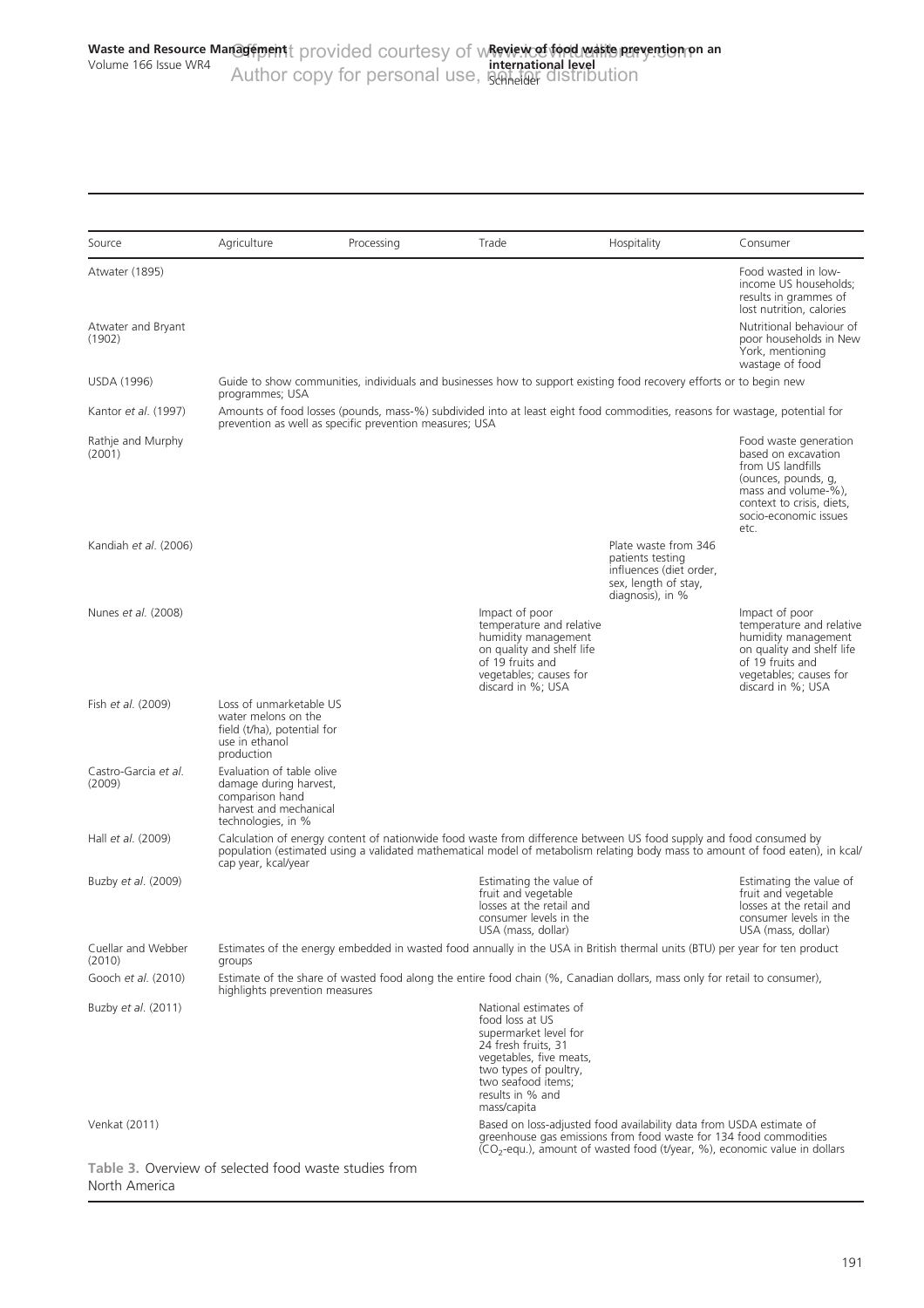<span id="page-5-0"></span> $(2001)$  cited in Cho *et al.*  $(2010)$ ), cultural attitudes and a paucity of separate organic waste collection mean that relevant literature from this region is scarce [\(Table 5](#page-6-0)). This fact could be influenced by the language barrier, as the literature research of the present paper was conducted in English and did not encompass native Asian languages. In 2001, the Korean Waste Movement Network [\(KWMN, 2001](#page-14-0)) published a paper summarising information about the generation of food waste in South Korea, contemporary and preferable disposal techniques, and suggestions about the implementation of prevention measures and the separate collection of food waste. In contrast, [Allen \(2001\)](#page-12-0) focused solely on a comparison of food waste treatment in South Korea to US options. Li et al[. \(2003\)](#page-14-0) investigated the in-flight food waste generated during Cathay Pacific Airways short, medium and long-haul flights, arranged by different flight classes (first, business, or economy class). Households were the focus of two studies conducted in Turkey, one with respect to bread waste (Gül et al[., 2003](#page-14-0)) and the other dealing with energy loss due to food wastage ([Pekcan](#page-15-0) et al., 2005). The amount and causes of plate waste from a Malaysian district hospital were the focus of [Lily Zakiah](#page-14-0) et al. (2005). [Watanabe](#page-16-0) et al. (2011) explored the composition and reduction potential of unused food within household waste in Malaysia by conducting waste sorting analyses and a questionnaire. For Japanese case studies, [Watanabe \(2009\)](#page-16-0) compared the results of three different methods (food supply– intake difference, waste composition analyses, food loss survey) to estimate the food waste creation of households. [Matsuda](#page-15-0) et al[. \(2012\)](#page-15-0) also focused on households by establishing a life-cycle

| Source                                      | Agriculture                                                                                                                                             | Processing | Trade                                                                                                                                             | Hospitality                                                                                                                                                                   | Consumer                                                                                                                                                                                  |
|---------------------------------------------|---------------------------------------------------------------------------------------------------------------------------------------------------------|------------|---------------------------------------------------------------------------------------------------------------------------------------------------|-------------------------------------------------------------------------------------------------------------------------------------------------------------------------------|-------------------------------------------------------------------------------------------------------------------------------------------------------------------------------------------|
| Mattoso and Schalch<br>(2001)               |                                                                                                                                                         |            |                                                                                                                                                   | Compares food waste<br>generation from hospital<br>wards in Brazil, in kg/<br>day, kg/patient day, %<br>of total waste, discusses<br>context to social and<br>legal situation |                                                                                                                                                                                           |
| Fehr et al. (2002)                          | treatment, in t, %                                                                                                                                      |            | Estimates losses and wastage of fruit and vegetables along the food supply chain in Brazil, discusses separate collection and                     |                                                                                                                                                                               |                                                                                                                                                                                           |
| Ulloa et al. (2004)                         | Compares residue<br>generation (e.g. rejected<br>green bananas) in 1993/<br>1994 with 2001/2002,<br>present and optimal<br>disposal methods,<br>Mt/year |            |                                                                                                                                                   |                                                                                                                                                                               |                                                                                                                                                                                           |
| Mancini et al. (2007)                       |                                                                                                                                                         |            |                                                                                                                                                   |                                                                                                                                                                               | Conducts household<br>waste sorting analysis,<br>socio-economic analysis,<br>moisture content,<br>discusses food waste<br>treatment and<br>prevention options, in<br>mass-%, volume-%, kg |
| Tofanelli et al. (2009)                     |                                                                                                                                                         |            | Amount of fresh<br>vegetables losses<br>occurring at retail<br>market of Mineiros/<br>Goiás State/Brazil.<br>causes, prevention<br>measures, in % |                                                                                                                                                                               |                                                                                                                                                                                           |
| Marmolejo et al. (2010)                     |                                                                                                                                                         |            |                                                                                                                                                   |                                                                                                                                                                               | Sorting analysis of<br>household waste in<br>context with socio-<br>economic data in Cali/<br>Colombia, mass-% of<br>food waste, discusses<br>cooked food waste<br>share                  |
| Lemos et al. (2011)<br>Soares et al. (2011) |                                                                                                                                                         |            | Investigates losses of 15 leafy vegetable crops in Brazil, reasons for losses (e.g. harvest, conservation, handling procedures)                   | Generation and costs of<br>food waste in cafeterias<br>in Brazilian company,<br>suggests prevention<br>measures, in g/cap,<br>kg/month, % of food<br>purchase costs           |                                                                                                                                                                                           |

#### Table 4. Overview of selected food waste studies from South America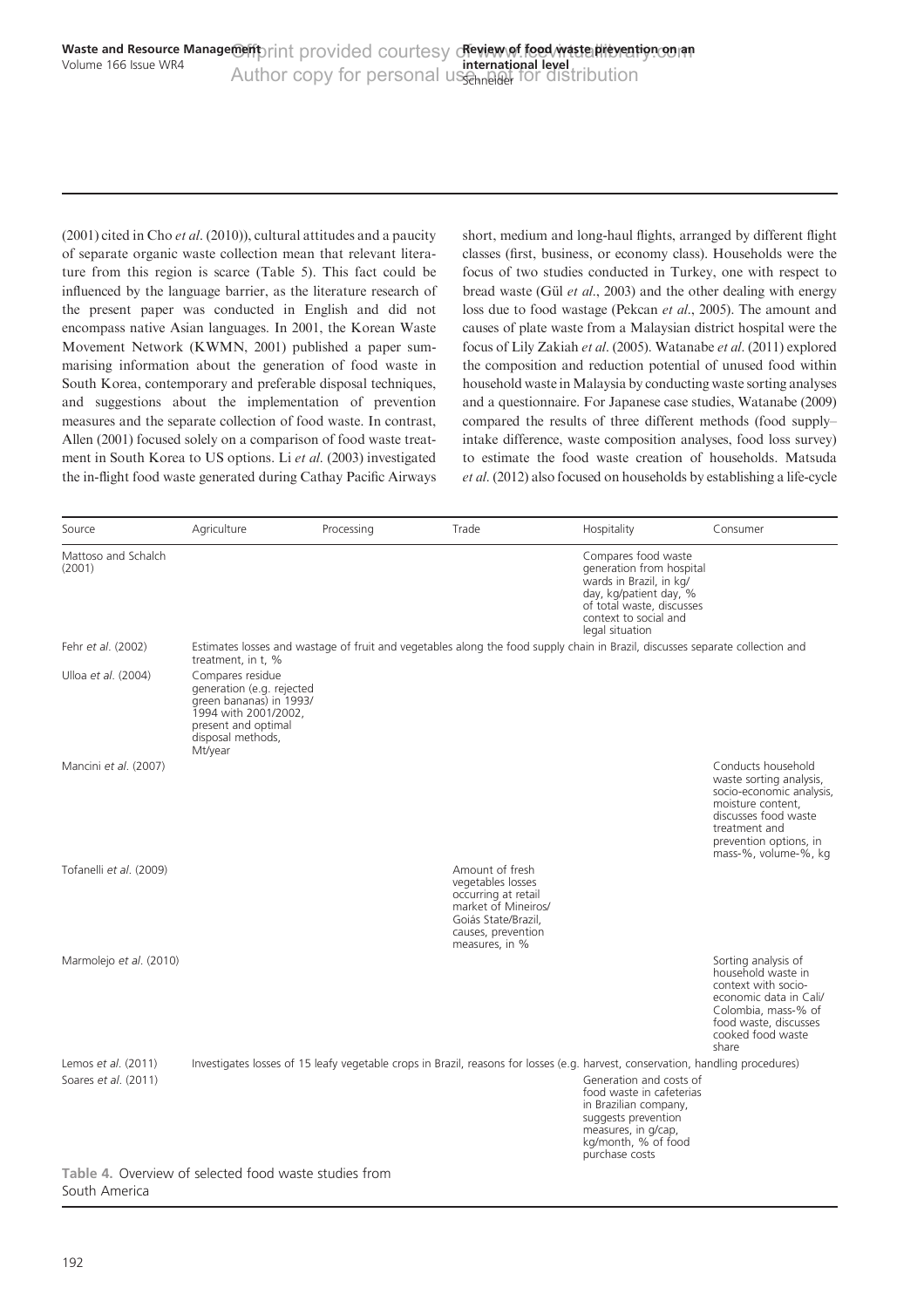<span id="page-6-0"></span>

| Source                    | Agriculture                                                                                                                        | Processing | Trade                                                                                                | Hospitality                                                                                                                                                       | Consumer                                                                                                                                                                             |
|---------------------------|------------------------------------------------------------------------------------------------------------------------------------|------------|------------------------------------------------------------------------------------------------------|-------------------------------------------------------------------------------------------------------------------------------------------------------------------|--------------------------------------------------------------------------------------------------------------------------------------------------------------------------------------|
| KWMN (2001)               |                                                                                                                                    |            |                                                                                                      |                                                                                                                                                                   | Food waste in municipal<br>waste (t/year; %),<br>current and preferable<br>disposal paths; suggests<br>implementation of<br>prevention and separate<br>collection                    |
| Allen (2001)              |                                                                                                                                    |            |                                                                                                      |                                                                                                                                                                   | Anaerobic digestion of<br>urban food waste<br>followed by composting<br>in South Korea,<br>comparison with US<br>treatment options of<br>food waste                                  |
| Li et al. (2003)          |                                                                                                                                    |            |                                                                                                      | Generation of food<br>waste from airline<br>catering sorted by flight<br>classes, distances and<br>food type (total mass in<br>kg; %), lost nutrient<br>value (%) |                                                                                                                                                                                      |
| Lily Zakiah et al. (2005) |                                                                                                                                    |            |                                                                                                      | Generated amounts,<br>product groups and<br>reasons for plate waste<br>from a Malaysian district<br>hospital, in % of served<br>food                              |                                                                                                                                                                                      |
| Gül et al. (2003)         |                                                                                                                                    |            |                                                                                                      |                                                                                                                                                                   | Bread waste in Adana/<br>Turkey with respect to<br>different household<br>income levels, in % of<br>bread purchased,<br>shopping patterns,<br>prevention options                     |
| Pekcan et al. (2005)      |                                                                                                                                    |            |                                                                                                      |                                                                                                                                                                   | Household food<br>wastage in Ankara/<br>Turkey, in kcal/<br>household day, kcal/cap<br>d, % of daily energy<br>intake/cap, g/household<br>day, g/cap day                             |
| Watanabe (2009)           |                                                                                                                                    |            | Compares results of three different methods of food waste generation in Japan, in %, g and g/cap day |                                                                                                                                                                   |                                                                                                                                                                                      |
| Treeamnuk et al. (2010)   | Minimising fruit damage<br>by using grading<br>machine for Java apples,<br>damage percentage,<br>average fruit damage,<br>Thailand |            |                                                                                                      |                                                                                                                                                                   |                                                                                                                                                                                      |
| Watanabe et al. (2011)    |                                                                                                                                    |            |                                                                                                      |                                                                                                                                                                   | Reduction potential of<br>unused food in<br>Malaysian households<br>investigated by sorting<br>analysis and<br>questionnaire, in mass-<br>% of households waste                      |
| Reardon et al. (2012)     | Performance of Asian staple food supply chains (rice, potatoes) in Dhaka,<br>Beijing and Delhi, wastage in %                       |            |                                                                                                      |                                                                                                                                                                   |                                                                                                                                                                                      |
| Matsuda et al. (2012)     |                                                                                                                                    |            |                                                                                                      |                                                                                                                                                                   | Life-cycle inventory<br>analysis of households<br>waste management<br>scenarios for Kyoto with<br>special emphasis on<br>food waste reduction<br>activities, in Gg<br>$CO2$ -eq/year |

Table 5. Overview of selected food waste studies from Asia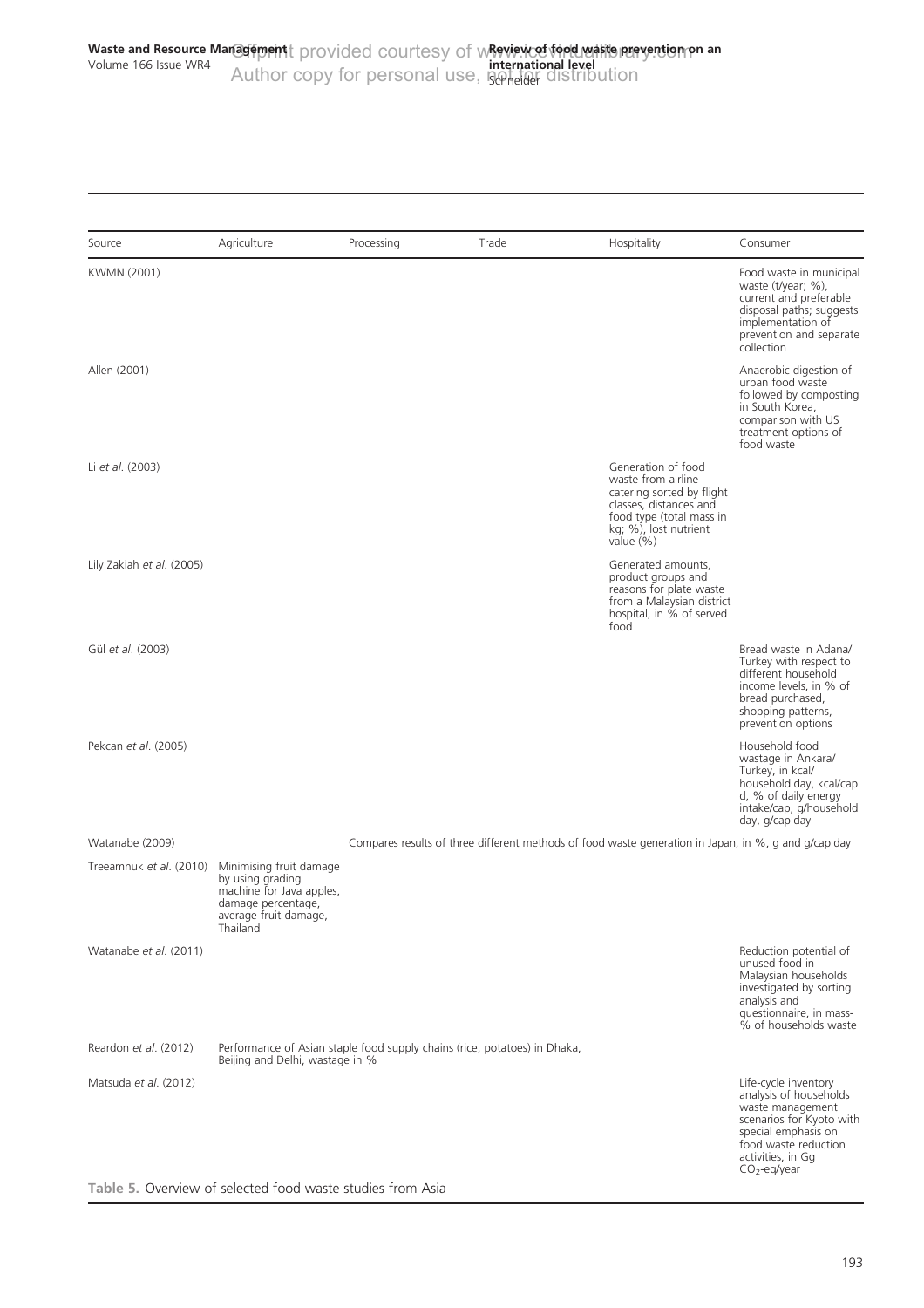inventory with special emphasis on household food waste reduction activities in Kyoto/Japan. Changing conditions due to increasing exports or the globalisation of local markets have also been targeted by researchers. In 2010, [Treeamnuk](#page-15-0) et al. (2010) looked at the development of a grading machine for Java apples from Thailand with the aim of minimising the damage to fruits by manual grading. [Reardon](#page-15-0) et al. (2012) recently published the results of a detailed study of how Asian, domestic, value-staples chains are structured and performing after the food price hike in 2007/2008, including information on the food waste situation.

## 3.5 Australia

Table 6 gives an overview of selected food waste studies from Australia. Some states of Australia (e.g. New South Wales) have adopted the successful 'Love Food Hate Waste' campaign from Wrap (see Section 3.6.2) to reduce business and household food waste in cooperation with corporate, government and nonprofit organisations. Surveys were subsequently conducted and documents published, such as the report from the [Office of](#page-15-0) [Environment and Heritage \(2011\).](#page-15-0)

In 2009, Baker et al[. \(2009\)](#page-12-0) initiated the relaunch of a 2005 study ([Hamilton](#page-14-0) et al., 2005) which surveyed Australian household food wastage, economic impact, reasons, food categories, incentives for prevention and other issues with a broad questionnaire. [Jean-Baptiste](#page-14-0) et al. (2011) reported on household food waste generation in Sydney's suburbs based on diary records. In 2011, Mason et al[. \(2011\)](#page-14-0) summarised the findings of Australia's 1262 previous food waste studies and found that it was not possible to aggregate the data on a national or even state level owing to

| Source                                       | Agriculture | Processing                                           | Trade                                                                                                                                                                | Hospitality                                                                                                                                                       | Consumer                                                                                                                                                                                                                             |
|----------------------------------------------|-------------|------------------------------------------------------|----------------------------------------------------------------------------------------------------------------------------------------------------------------------|-------------------------------------------------------------------------------------------------------------------------------------------------------------------|--------------------------------------------------------------------------------------------------------------------------------------------------------------------------------------------------------------------------------------|
| Hamilton et al. (2005)                       |             |                                                      |                                                                                                                                                                      |                                                                                                                                                                   | Estimates Australian<br>household economic<br>impact due to food<br>wastage, socio-<br>economic influences,<br>prevention options by<br>phone poll, in AUD/year                                                                      |
| Walton et al. (2008)                         |             |                                                      | Surveys energy and<br>protein intake of elderly<br>patients at hospitals<br>with and without<br>support of volunteers<br>during meals, in kcal/cap<br>day, g/cap day |                                                                                                                                                                   |                                                                                                                                                                                                                                      |
| Baker et al. (2009)                          |             |                                                      |                                                                                                                                                                      |                                                                                                                                                                   | Estimates Australian<br>household economic<br>impact due to food<br>wastage, reasons, food<br>cate-gories, incentives<br>for prevention and other<br>issues by online survey,<br>in AUD/year, AUD/cap<br>year, Mt CO <sub>2</sub> -e |
| Ridoutt et al. (2010)                        |             | which seem to be unsaleable on market, in I/kg       |                                                                                                                                                                      |                                                                                                                                                                   | Estimate water footprint of fresh mango losses along the food supply chain in Australia excluding food service sector and mangos                                                                                                     |
| Jean-Baptiste et al.<br>(2011)               |             |                                                      |                                                                                                                                                                      |                                                                                                                                                                   | Record food losses and<br>causes in households in<br>Sydney by keeping<br>diaries, in kg/household<br>dav                                                                                                                            |
| Mason et al. (2011)                          |             | methodology and approach to investigating food waste |                                                                                                                                                                      | Summarises findings of Australia's previous food waste studies, conclude that there should be a common definition,                                                |                                                                                                                                                                                                                                      |
| Office of Environment<br>and Heritage (2011) |             |                                                      |                                                                                                                                                                      |                                                                                                                                                                   | Online survey of 1200<br>residents in NSW with<br>respect to food<br>knowledge, attitudes<br>and behaviour, in AUD/<br>year, % of respondents                                                                                        |
| Manning et al. (2012)                        |             |                                                      |                                                                                                                                                                      | Survey energy and<br>protein intake of elderly<br>patients at hospitals<br>with and without<br>support of volunteers<br>during meals, in kJ/cap<br>day, g/cap day |                                                                                                                                                                                                                                      |

#### Table 6. Overview of selected food waste studies from Australia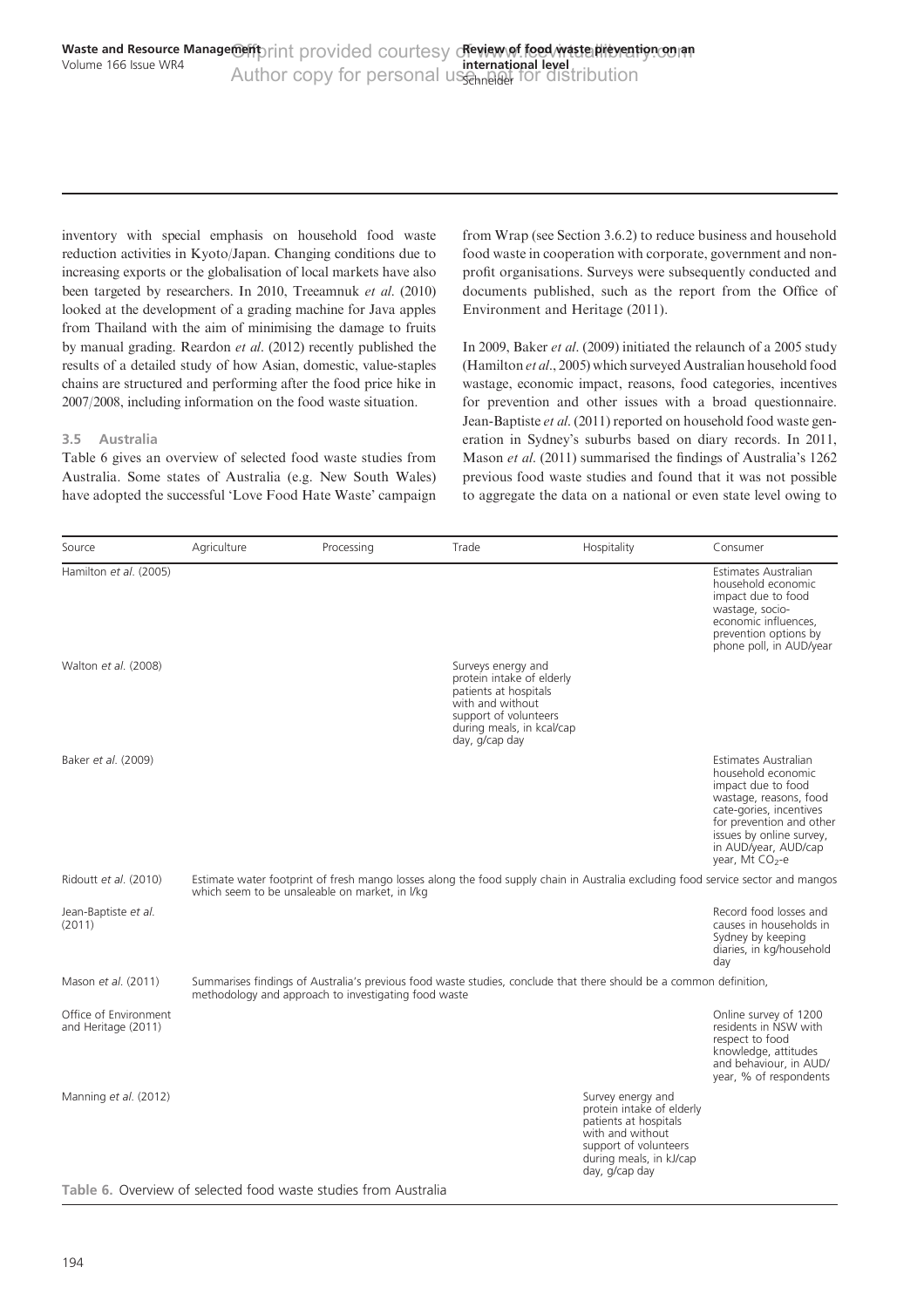different definitions, methodologies and targeted waste streams. The authors mention that little information is available with respect to agricultural food waste and that avoidable food waste is comparatively well monitored compared with unavoidable organic waste during food production. In contrast to other papers, Mason et al[. \(2011\)](#page-14-0) also discuss Australian food charities (e.g. food banks), which redistribute food that is edible but not marketable. Not mentioned by Mason et al[. \(2011\)](#page-14-0) are [Ridoutt](#page-15-0) et al[. \(2010\),](#page-15-0) who estimated the water footprint of fresh mango losses along the food supply chain in Australia, excluding the losses of seemingly unsaleable mangos. [Manning](#page-14-0) et al. (2012) continued the research of Walton et al[. \(2008\)](#page-16-0), focusing on the effects of voluntary feeding assistance at elderly care wards in hospitals.

#### 3.6 Europe

## 3.6.1 Northern Europe

In the past 10 years the Nordic countries including Finland, Sweden, Norway and Denmark have conducted a large number of studies, mostly published in their native languages. There are English papers which cover food waste generation and prevention with respect to retail (e.g. [Eriksson](#page-13-0) et al., 2012; [Stenmarck](#page-15-0) *et al.*, 2011), the processing industry (e.g. [Møller](#page-15-0) et al[., 2012\)](#page-15-0), packaging issues (e.g. Williams and Wikström, 2011), hospitality (e.g. Engström and Carlsson-Kanyama, 2004; [Kallbekken and Sælen, 2013](#page-14-0); [Marthinsen](#page-14-0) et al., 2012), consumer level (e.g. [Koivupuro](#page-14-0) et al., 2012; Thögersen, 1996; [Williams](#page-16-0) et al[., 2012\)](#page-16-0) and life-cycle assessment (e.g. Davis et al[., 2011\)](#page-13-0). [Table 7](#page-9-0) highlights the main contents of the studies.

## 3.6.2 Western Europe

[Table 8](#page-10-0) indicates important information on selected food waste studies from Western European countries. The Waste Resource Action Programme (Wrap), based in the UK, has published a huge number of detailed food waste related studies along the whole food supply chain since 2000. The studies deal with the supply chain (e.g. [Wrap, 2011a\)](#page-16-0), retail (e.g. [Brook Lyndhurst](#page-13-0) [and Wrap, 2012\)](#page-13-0), packaging techniques (e.g. [Wrap, 2009](#page-16-0)), schools (e.g. [Wrap, 2011b\)](#page-16-0), the hospitality sector (e.g. [Wrap,](#page-16-0) [2011c\)](#page-16-0), households (e.g. [Wrap, 2011d\)](#page-16-0) as well as prevention programmes (e.g. [Wrap, 2012\)](#page-16-0). Food waste research activities have been carried out in the UK for many years. For example, [Cathcart and Murray \(1939\)](#page-13-0) conducted a study on nutrition throughout the UK, involving 263 households with various social backgrounds. In the discussion in their paper, [Cathcart and Murray \(1939\)](#page-13-0) stated that accurate measurement of wasted food was difficult, especially in rural areas as the food residues were often fed immediately to animals. [Singer \(1979\)](#page-15-0) summarised the previous findings of agricultural, processing, catering and household food waste studies in the UK, supported in the main by the UK Food Wastage Study Group. A paper which is often cited by others is [Wenlock](#page-16-0) et al. (1980), who executed a household diary study across Britain to survey the amount of edible food waste generated, the energy content, socio-economic influencing factors and amounts fed to animals. Besides Wrap, other UK research organisations have published interesting results, such as Barton et al[. \(2000\)](#page-12-0) on hospital food waste, [Evans \(2012\)](#page-13-0) on the social behaviour of households or [Alexander and Smaje \(2008\)](#page-12-0) on the redistribution of donated surplus food. From other Western European countries, literature in English is in short supply.

## 3.6.3 Central Europe

Within Germany, Switzerland and Austria several food waste related studies can be found, mostly published in German (e.g. [Baier and Reinhard, 2007](#page-12-0); Frübis and Class, 1994; [Part,](#page-15-0) [2010\)](#page-15-0). Scientific papers in English ([Table 9\)](#page-11-0) can be found dealing, among other things, with the history of food waste (e.g. [Schneider, 2011](#page-15-0)), methodological issues (e.g. [Lebersorger](#page-14-0) [and Schneider, 2011\)](#page-14-0), quantification and prevention (e.g. [Beretta](#page-12-0) et al., 2013; [Kranert](#page-14-0) et al., 2012; [Salhofer](#page-15-0) et al., 2008), reasons (e.g. [Ganglbauer](#page-13-0) *et al.*, 2013; [Glanz, 2009](#page-13-0)) and the redistribution of donated surplus food (e.g. [Schneider, 2013](#page-15-0); [Von Normann, 2009](#page-16-0)). Studies from other Central European countries are more or less reports from authorities on their efforts with respect to food waste prevention or summaries of results from other countries.

## 3.6.4 Southern and Eastern Europe

Studies with respect to food waste from Southern and Eastern European countries are rare [\(Table 10\)](#page-11-0). Possible reasons for this could be that local researchers focus on basic topics such as the collection with high coverage rate, separate collection or proper disposal of waste – the examination of food waste as a topic can be expected to rise in the coming years.

Malena et al[. \(2007\)](#page-14-0) summarised findings from pre-existing international literature and assessed data with respect to the mortality rate of pigs and cattle during transport for slaughter from 1997 to 2006 according to the Czech Republic's official statistics. In 2006, Jemric<sup>c</sup> et al[. \(2006\)](#page-14-0) published a paper focusing on the effect of hot water dips at different temperatures on the loss of Granny Smith apples at storage facilities in Croatia. Jemrić and Ilić (2012) highlight the most important reasons for post-harvest losses of fruits and vegetables in Croatia and Serbia. As [Schneider and Lebersorger \(2011\)](#page-15-0) stated in their paper, the proportion of household expenditure on food and non-alcoholic beverages is highest in Eastern European countries (e.g. 44.2% in Romania) compared to other European countries (e.g. 9.3% in Luxemburg). In these less affluent countries, this higher outlay might be expected to have a greater impact on food waste behaviour, not only with respect to households but along the whole food supply chain. Therefore it would be very interesting to gather reliable data from those countries. Stefan et al[. \(2013\)](#page-15-0) recently published the results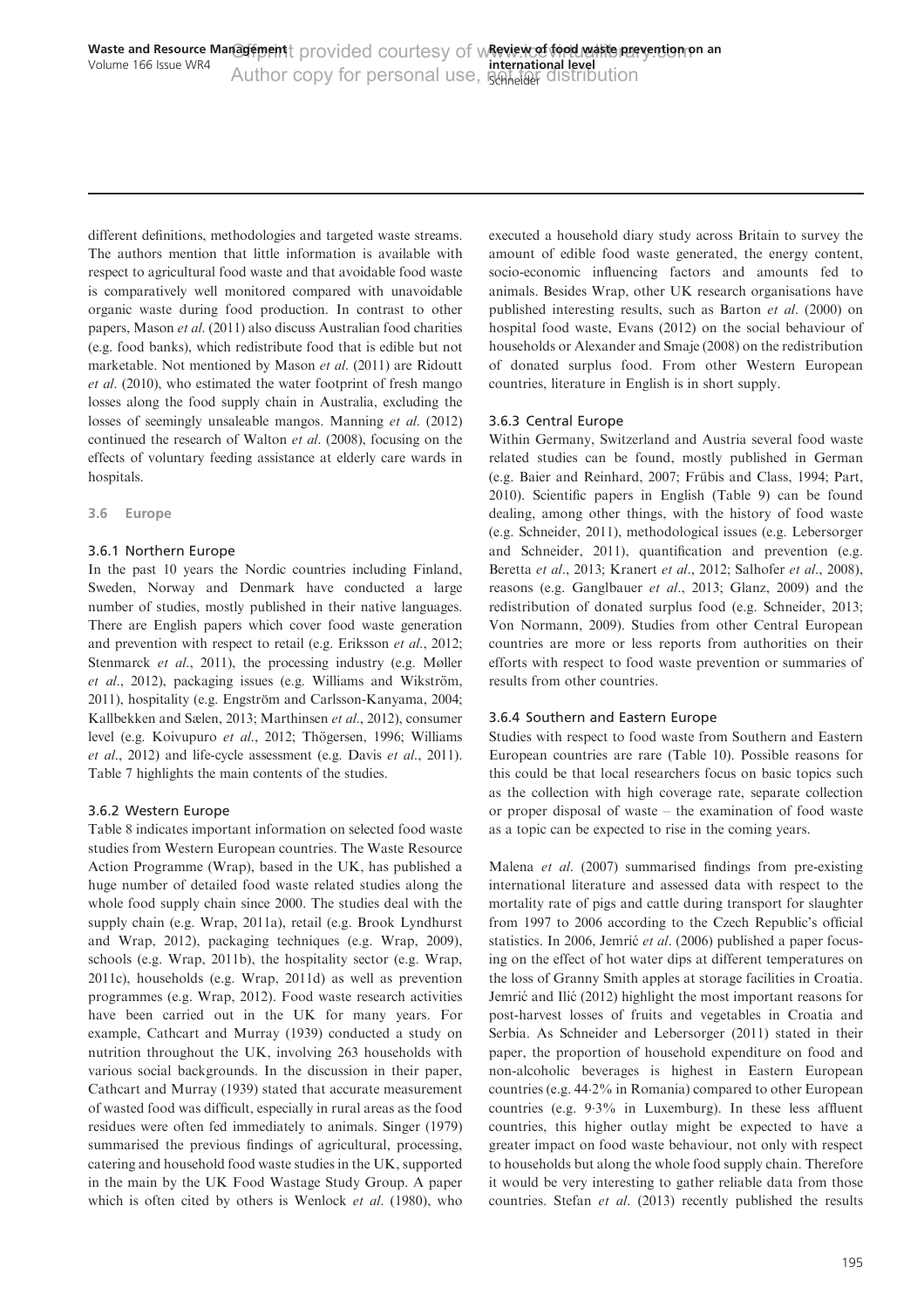<span id="page-9-0"></span>

| Source                                                | Agriculture | Processing                                                                                                                                                                                  | Trade                                                                                                                                                                                       | Hospitality                                                                                                                                                                                                                                | Consumer                                                                                                                                                                                                   |
|-------------------------------------------------------|-------------|---------------------------------------------------------------------------------------------------------------------------------------------------------------------------------------------|---------------------------------------------------------------------------------------------------------------------------------------------------------------------------------------------|--------------------------------------------------------------------------------------------------------------------------------------------------------------------------------------------------------------------------------------------|------------------------------------------------------------------------------------------------------------------------------------------------------------------------------------------------------------|
| Thögersen (1996)                                      |             |                                                                                                                                                                                             |                                                                                                                                                                                             |                                                                                                                                                                                                                                            | Analyses relation of<br>household food waste<br>and consumption style<br>in Denmark and<br>internationally                                                                                                 |
| Engström and Carlsson-<br>Kanyama (2004)              |             |                                                                                                                                                                                             |                                                                                                                                                                                             | Food losses from two<br>schools plus two<br>restaurants, Sweden, in<br>% of food delivered.<br>g/portion, monetary loss<br>in Swedish krona                                                                                                |                                                                                                                                                                                                            |
| Davis et al. (2011)                                   |             | Calculates greenhouse gas emissions for 17 food products and flowers from Swedish production including retail considers food<br>waste along food supply chain, suggests prevention measures |                                                                                                                                                                                             |                                                                                                                                                                                                                                            |                                                                                                                                                                                                            |
| Williams and Wikström<br>(2011)                       |             | Analyses relations between the environmental impact of changes in packaging along food supply chain and food losses (ketchup,<br>bread, milk, cheese, beef) at consumer stage               |                                                                                                                                                                                             |                                                                                                                                                                                                                                            |                                                                                                                                                                                                            |
| Stenmarck et al. (2011)                               |             |                                                                                                                                                                                             | Analyses amount of<br>food waste at wholesale<br>and retail (kg/turnover,<br>t/week, t/year), causes,<br>prevention measures,<br>recommendations for<br>Sweden, Norway,<br>Finland, Denmark |                                                                                                                                                                                                                                            |                                                                                                                                                                                                            |
| Eriksson et al. (2012)                                |             |                                                                                                                                                                                             | Analyses flows of fruit<br>and vegetables at six<br>Swedish retail stores by<br>analysing recorded data<br>and by performing<br>physical measurements,<br>in kg, mass-%                     |                                                                                                                                                                                                                                            |                                                                                                                                                                                                            |
| Marthinsen et al. (2012)                              |             |                                                                                                                                                                                             |                                                                                                                                                                                             | Summarises amounts,<br>initiatives and<br>instruments to reduce<br>amount of avoidable<br>food waste within<br>hospitality sector in<br>Denmark, Finland,<br>Norway and Sweden,<br>highlight practical<br>guidelines, in t, kg/cap<br>year |                                                                                                                                                                                                            |
| Williams et al. (2012)                                |             |                                                                                                                                                                                             |                                                                                                                                                                                             |                                                                                                                                                                                                                                            | Examines reasons for<br>Swedish household food<br>waste and influence of<br>packaging, in<br>kg/household week,<br>g/cap week                                                                              |
| Møller et al. (2012)                                  |             | Develops methodology<br>for food loss mapping<br>within Norway food-<br>processing industry                                                                                                 |                                                                                                                                                                                             |                                                                                                                                                                                                                                            |                                                                                                                                                                                                            |
| Koivupuro et al. (2012)                               |             |                                                                                                                                                                                             |                                                                                                                                                                                             |                                                                                                                                                                                                                                            | Analyses influence of<br>socio-demographical,<br>behavioural and<br>attitudinal factors on<br>amount of avoidable<br>food waste in Finnish<br>households, reasons, in<br>kg/household year,<br>kg/cap year |
| Kallbekken and Sælen<br>(2013)                        |             |                                                                                                                                                                                             |                                                                                                                                                                                             | Tests impact of two<br>food prevention<br>measures in hotel<br>restaurants in Norway,<br>in kg, mass-%                                                                                                                                     |                                                                                                                                                                                                            |
| Table 7. Overview of selected food waste studies from |             |                                                                                                                                                                                             |                                                                                                                                                                                             |                                                                                                                                                                                                                                            |                                                                                                                                                                                                            |

Northern Europe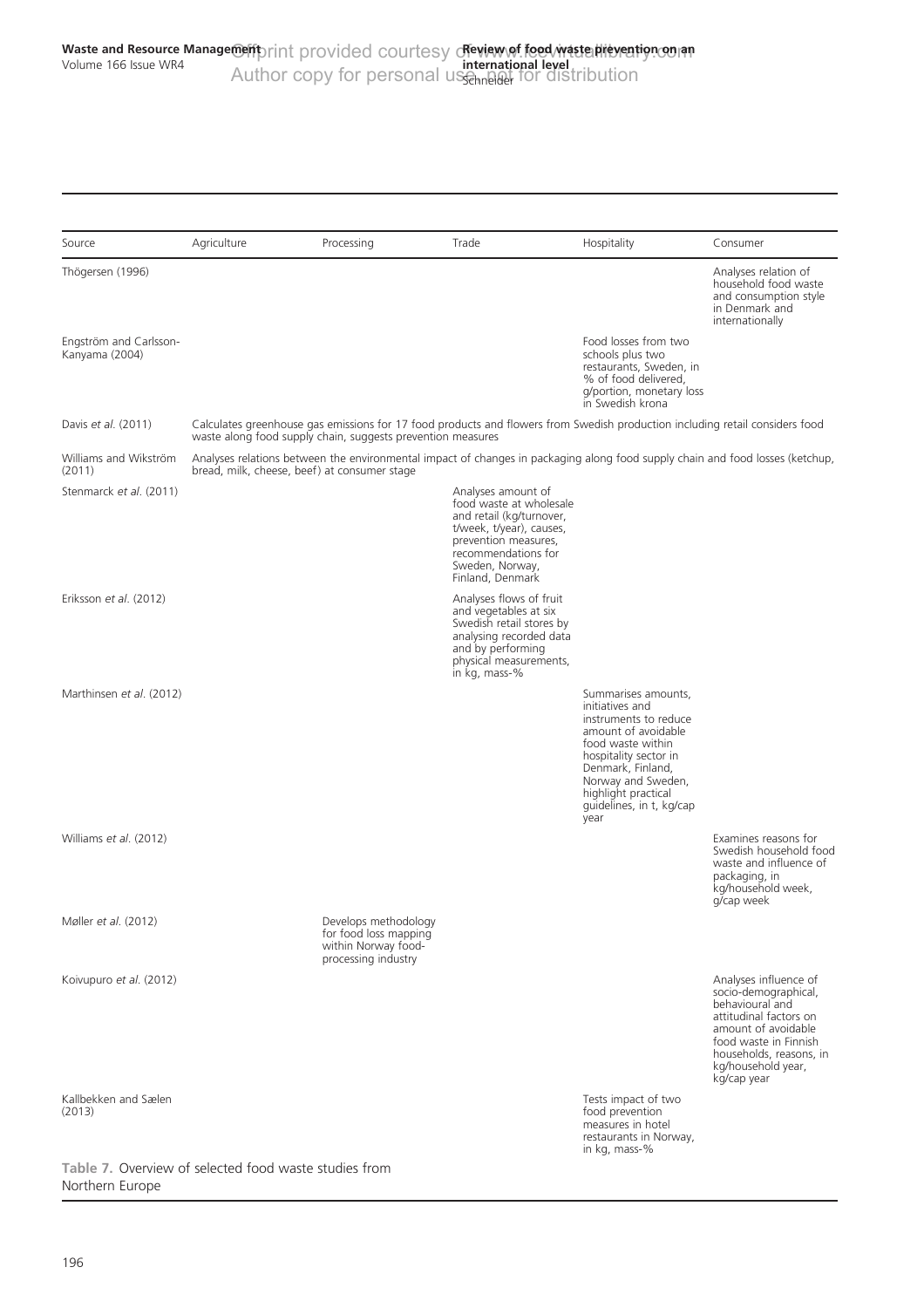<span id="page-10-0"></span>

| Source                             | Agriculture    | Processing                                                                                                                                                | Trade                                                                                                                                              | Hospitality                                                                                                                                   | Consumer                                                                                                                                                                                                                                                        |
|------------------------------------|----------------|-----------------------------------------------------------------------------------------------------------------------------------------------------------|----------------------------------------------------------------------------------------------------------------------------------------------------|-----------------------------------------------------------------------------------------------------------------------------------------------|-----------------------------------------------------------------------------------------------------------------------------------------------------------------------------------------------------------------------------------------------------------------|
| Cathcart and Murray<br>(1939)      |                |                                                                                                                                                           |                                                                                                                                                    |                                                                                                                                               | Nutritional behaviour of<br>263 households in UK,<br>average calories loss in<br>$\%$                                                                                                                                                                           |
| Singer (1979)                      | prevention     |                                                                                                                                                           |                                                                                                                                                    | Summarises results from previous UK food waste studies, discusses food waste definition, philosophises about food waste                       |                                                                                                                                                                                                                                                                 |
| Wenlock et al. (1980)              |                |                                                                                                                                                           |                                                                                                                                                    |                                                                                                                                               | Household diary study<br>across Britain to survey<br>amount of edible food<br>waste generated, energy<br>content, socio-economic<br>influencing factors,<br>season, amount fed to<br>animals, in<br>kcal/household week,<br>kcal/cap day, % of<br>energy intake |
| Barton et al. (2000)               |                |                                                                                                                                                           |                                                                                                                                                    | Determines wasted food<br>of hospitalised patients<br>for 28 days, in kcal/cap<br>day, % energy, %<br>protein, GBP                            |                                                                                                                                                                                                                                                                 |
| Wrap (2009)                        |                | Estimates potential<br>amount of food waste<br>associated with<br>inadequate heat seals<br>generated at food<br>packaging, in t                           |                                                                                                                                                    |                                                                                                                                               |                                                                                                                                                                                                                                                                 |
| Wrap (2011a)                       | for prevention | Quantifies the level of loss and waste of 11 selected fruit and vegetables<br>from field to wholesale and retail in UK, reasons, in t, %, recommendations |                                                                                                                                                    |                                                                                                                                               |                                                                                                                                                                                                                                                                 |
| Wrap (2011b)                       |                |                                                                                                                                                           |                                                                                                                                                    | Quantifies amount and<br>composition of food<br>waste at UK schools,<br>reasons, prevention<br>options, develops<br>toolkit, in t, g/kid d, % |                                                                                                                                                                                                                                                                 |
| Wrap (2011c)                       |                |                                                                                                                                                           |                                                                                                                                                    | Tests method to<br>quantify food waste<br>from UK hospitality<br>sector, provides<br>estimates on amount, in<br>t, %, GBP                     |                                                                                                                                                                                                                                                                 |
| Wrap (2011d)                       |                |                                                                                                                                                           |                                                                                                                                                    |                                                                                                                                               | Updates previous<br>findings on household<br>food and drink waste,<br>disposal route, in t, %,<br>GBP, estimates<br>greenhouse gas<br>emissions and water<br>footprint associated with<br>wasted food                                                           |
| Brook Lyndhurst and<br>Wrap (2012) |                |                                                                                                                                                           | Surveys of a range of<br>factors located at retail<br>believed to influence<br>household food waste,<br>updates from 2009, 20<br>products detected |                                                                                                                                               |                                                                                                                                                                                                                                                                 |
| Wrap (2012)                        |                |                                                                                                                                                           | occurrence at distribution, retail and household level, in %                                                                                       | Summarises results from Courtauld Commitment 2 introducing measures impacting food waste                                                      |                                                                                                                                                                                                                                                                 |
| Evans (2012)                       |                |                                                                                                                                                           |                                                                                                                                                    |                                                                                                                                               | Sociological analysis of<br>household food waste<br>with focus on routines<br>of food supply,<br>convention of family<br>meal,<br>socio-temporal context<br>of food practices                                                                                   |

Table 8. Overview of selected food waste studies from Western Europe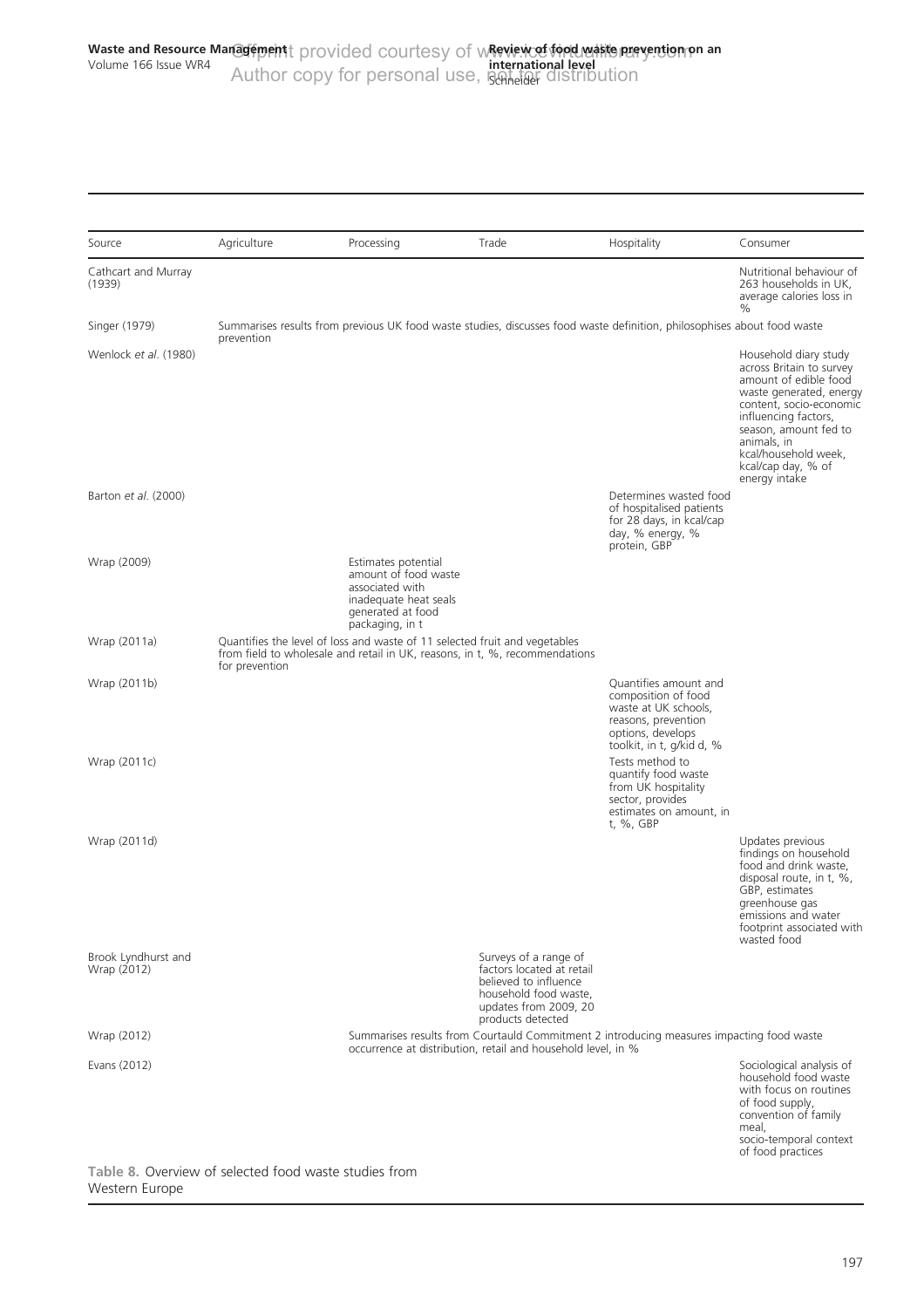<span id="page-11-0"></span>

| Source                                                                  | Agriculture                                                                                                                                                                                              | Processing                   | Trade                                                                                                 | Hospitality                                                                                                                                                                                                      | Consumer                                                                                                                                                        |
|-------------------------------------------------------------------------|----------------------------------------------------------------------------------------------------------------------------------------------------------------------------------------------------------|------------------------------|-------------------------------------------------------------------------------------------------------|------------------------------------------------------------------------------------------------------------------------------------------------------------------------------------------------------------------|-----------------------------------------------------------------------------------------------------------------------------------------------------------------|
| Salhofer et al. (2008)                                                  |                                                                                                                                                                                                          | suggests prevention measures | Analyses food waste from production and retail in<br>Vienna, reasons, in t, kg/cap year, t/shop year, |                                                                                                                                                                                                                  | Analyses food waste<br>from Austrian<br>households, reasons, in<br>mass-%, kg/cap year                                                                          |
| Glanz (2009)                                                            |                                                                                                                                                                                                          |                              |                                                                                                       |                                                                                                                                                                                                                  | Analyses causes for<br>wasting food on<br>household level by<br>content analysis                                                                                |
| Von Normann (2009)                                                      |                                                                                                                                                                                                          |                              | structure, success factors, suggestion for further development                                        | Introduces German Tafel organisations with respect to demand and                                                                                                                                                 |                                                                                                                                                                 |
| Schneider (2011)                                                        | Reviews development of human attitudes concerning food over the different ages from antiquity to World War II; describes<br>history of wasting food and early prevention measures during times of crises |                              |                                                                                                       |                                                                                                                                                                                                                  |                                                                                                                                                                 |
| Lebersorger and<br>Schneider (2011)                                     | Discusses methodological issues, analyses share of packaging mass included in food waste category on household level using<br>Austrian case study, in mass-%, kg/cap year                                |                              |                                                                                                       |                                                                                                                                                                                                                  |                                                                                                                                                                 |
| Kranert et al. (2012)                                                   |                                                                                                                                                                                                          | measures, in t, mass-%       |                                                                                                       |                                                                                                                                                                                                                  | Summarises and extrapolates international food waste figures for case of Germany, reasons, prevention                                                           |
| Beretta et al. (2013)                                                   |                                                                                                                                                                                                          |                              |                                                                                                       | Quantifies food losses in Switzerland along food supply chain, hotspots, reasons, in TJ, % of total calories, t                                                                                                  |                                                                                                                                                                 |
| Schneider (2013)                                                        | and society                                                                                                                                                                                              |                              |                                                                                                       | Summarises evolution of food donation activities including political, legal, social, logistical barriers and<br>incentives; introduces concept for a food donation network; discusses impact on ecology, economy |                                                                                                                                                                 |
| Ganglbauer et al. (2013)                                                |                                                                                                                                                                                                          |                              |                                                                                                       |                                                                                                                                                                                                                  | Investigates practices<br>around food and waste,<br>introduces FridgeCam to<br>support Austrian and UK<br>households when<br>shopping by way of the<br>internet |
| Table 9. Overview of selected food waste studies from<br>Central Europe |                                                                                                                                                                                                          |                              |                                                                                                       |                                                                                                                                                                                                                  |                                                                                                                                                                 |

| Source                 | Agriculture                                                                                                                                                                                                                    | Processing                                                                                                                                                       | Trade | Hospitality | Consumer                                                                                                                                                                |
|------------------------|--------------------------------------------------------------------------------------------------------------------------------------------------------------------------------------------------------------------------------|------------------------------------------------------------------------------------------------------------------------------------------------------------------|-------|-------------|-------------------------------------------------------------------------------------------------------------------------------------------------------------------------|
| Jemrić et al. (2006)   |                                                                                                                                                                                                                                | Effect of hot water dips<br>at different<br>temperatures on Granny<br>Smith apple losses at<br>storage facilities in<br>Croatia                                  |       |             |                                                                                                                                                                         |
| Malena et al. (2007)   |                                                                                                                                                                                                                                | Comparison of mortality<br>rate of pigs and cattle<br>during different<br>transport distances for<br>slaughter from 1997 to<br>2006 in Czech Republic,<br>in $%$ |       |             |                                                                                                                                                                         |
| Jemrić and Ilić (2012) | Discuss most important facts for post-harvest<br>losses for fruits and vegetables in Croatia and<br>Serbia with focus on apples and satsumas                                                                                   |                                                                                                                                                                  |       |             |                                                                                                                                                                         |
| Stefan et al. (2013)   | the left of all and complete the collection of the collection of the collection of the collection of the collection of the collection of the collection of the collection of the collection of the collection of the collectio |                                                                                                                                                                  |       |             | Survey 244 Romanian<br>households with respect<br>to planning and<br>shopping routines,<br>attitudes towards food<br>waste, by means of a<br>web-based<br>questionnaire |

Table 10. Overview of selected food waste studies from Southern and Eastern Europe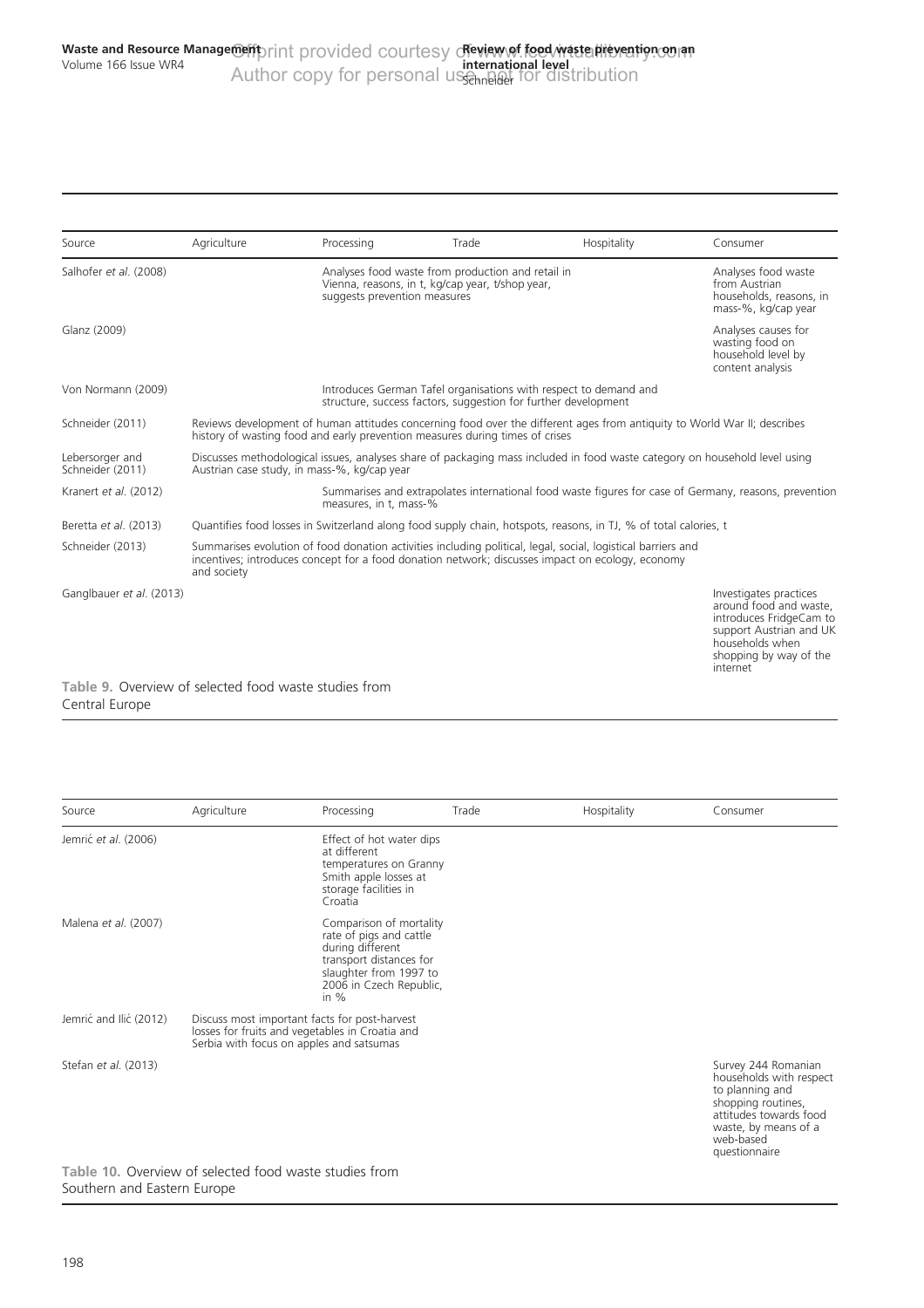<span id="page-12-0"></span>from a web-based survey comprising planning and shopping processes as well as food waste attitudes of Romanian households.

# 4. Conclusion

Recently a large amount of food waste related literature has been published by different stakeholders dealing with various issues along the food supply chain. The overview of selected international literature on food waste prevention presented in this paper shows that there are some regions where a great deal of literature in English can be found, such as North America, Western Europe and, to a lesser degree, Australia and Northern Europe. This is obvious as English is the mother tongue in most of these regions. It is assumed that there is also food waste related literature at a scientific level in other areas, but in regional native languages. This has been confirmed for Northern European countries, Central Europe and Japan. In addition to other methodological and definitional problems, the language barrier hinders the comparison of results from different regions as it is difficult to discover specific literature on food waste prevention for particular regions.

It is also interesting to see that the results of some organisations, such as FAO or Wrap, which publish extensively on food waste, are published solely as in-house reports which can be accessed freely by way of the internet. Other organisations and research institutions, such as universities, often publish their reports on the internet in their native language, but undertake the scientific review process of those papers in English in journals. This process hampers the availability of the latest results for years and sometimes apparently prevents the publishing at all.

An examination of the table content provided within this paper provides the key aspects as well as the gaps within literature. For example, there is a multiplicity of literature published, for example, by the FAO or World Bank dealing with agricultural food losses in developing countries, but this aspect is not commonly covered for industrialised regions. It is also very difficult to find information on food losses or wastage during logistical processes. There is some literature on food waste within hospitals but little about in-flight catering, schools, the military, prisons, catering at events, and many assumptions have to be made when estimating waste from different types of restaurants. Although during recent years some findings have been published concerning retail food waste, facts about wholesale are not common. There is also scant information about the redistribution sector – that is, the distribution of donated surplus food to people in need. Although there are an inordinate number of papers dealing with household food waste, some issues still remained chiefly unexplored. One example is the proportion of different disposal paths for household food waste, since some of them are hard to determine objectively. While solid household waste can be examined very accurately, disposal via the sewer is mostly investigated by questionnaire, which is not as accurate as a method. In the meantime, there are also some life-cycle assessment studies of different food commodities which include the additional burdens of food waste. Papers introducing evaluation methodology or presenting reliable results of evaluating implemented food waste prevention measures are lacking.

The lack of consistent definitions of food waste and investigation methodology mean that it is still very difficult to compare the results of food waste studies worldwide or even within the same country. Nevertheless, increasing awareness of the important topic of food waste worldwide provides essential knowledge for decision makers and generates input to awareness campaigns, induces changes in organisational structures, and improves technology as well as fostering social understanding. It has been a long road from the first food waste related papers to broad public and scientific awareness, but hopefully the effects will soon be realised.

## REFERENCES

- Akande G and Diei-Óuadi Y (2010) Post-Harvest Losses in Small-Scale Fisheries: Case Studies in Five Sub-Saharan African Countries. FAO Fisheries and Aquaculture, Rome, Italy, Technical Paper No. 550.
- Alexander C and Smaje C (2008) Surplus retail food redistribution: an analysis of a third sector model. Resources, Conservation and Recycling 52: 1290–1298.
- Allen J (2001) Case studies of food waste conversion projects in North America and Asia. Proceedings of Sardinia Waste Management and Landfill Symposium 2001, Cagliari, Italy (Christensen TH, Cossu R and Stegmann R (eds)). CISA Publisher, Padova, Italy, pp. 435–441.
- Atwater WO (1895) Methods and Results of Investigation on the Chemistry and Economy of Food. US Department of Agriculture, Office of Experiment Stations, Government Printing Office, Washington, DC, USA, Bulletin No. 21.
- Atwater WO and Bryant AP (1902) Dietary Studies in New York City in 1896 and 1897. US Department of Agriculture, Washington, DC, USA.
- Baier U and Reinhard B (2007) Bewirtschaftung organischer Abfälle aus Großküchen im Kanton Aargau. HSW Hochschule Wädenswil, Austria (in German).
- Baker D, Fear J and Denniss R (2009) What a Waste An Analysis of Household Expenditure on Food. The Australia Institute, University of Canberra, Australia, Policy Brief No. 6.
- Barton AD, Beigg CL, Macdonald IA and Allison SP (2000) High food wastage and low nutritional intakes in hospital patients. Clinical Nutrition 19(6): 445–449.
- Beretta C, Stoessel F, Baier U and Hellweg S (2013) Quantifying food losses and the potential for reduction in Switzerland. Waste Management 33: 764–773.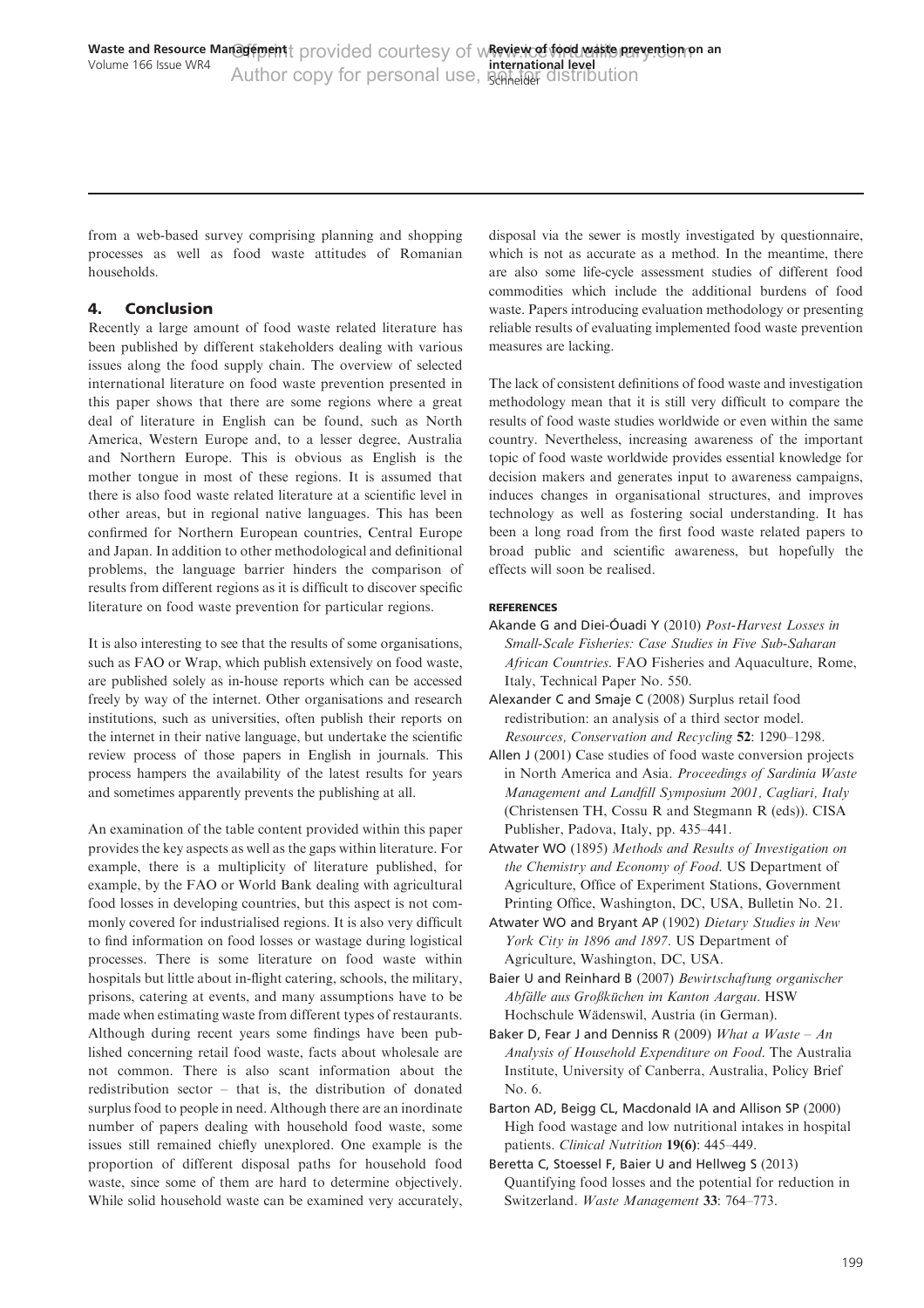<span id="page-13-0"></span>Blair D and Sobal J (2006) Luxus consumption: Wasting food resources through overeating. Agriculture and Human Values 23(1): 63–74.

Brook Lyndhurst and Wrap (2012) Helping Consumers Reduce Food Waste – A Retail Survey 2011. Wrap, Banbury, UK.

Buzby JC, Wells HF, Axtman B and Mickey J (2009) Supermarket Loss Estimates for Fresh Fruit, Vegetables, Meat, Poultry and Seafood and their Use in the ERS Loss-Adjusted Food Availability Data. USDA, Washington, DC, USA.

Buzby JC, Hyman J, Stewart H and Wells HF (2011) The value of retail- and consumer-level fruit and vegetable losses in the United States. The Journal of Consumer Affairs Fall: 492–515.

Castro-Garcia S, Rosa UA, Gliever CJ et al. (2009) Video evaluation of table olive damage during harvest with a canopy shaker. HortTechnology 19(2): 260-266.

Cathcart EP and Murray AMT (1939) A note on the percentage loss of calories as waste on ordinary mixed diets. Journal of Hygiene 1: 45–50.

Cho YM, Ko JH, Chi L and Townsend TG (2010) Food waste impact on municipal solid waste angle of internal friction. Waste Management 31(2011): 26–32.

Cuellar AD and Webber ME (2010) Wasted food, wasted energy: the embedded energy in food waste in the United States. Environmental Science and Technology 44: 6464–6469.

Davis J, Wallman M, Sund V et al. (2011) Emissions of Greenhouse Gases from Production of Horticultural Products – Analysis of 17 Products Cultivated in Sweden. Swedish Institute for Food and Biotechnology, Gothenburg, Sweden.

Defra (Department for Environment, Food and Rural Affairs) (2010) A Review of Municipal Waste Component Analyses. Defra, London, UK. See [http://randd.defra.gov.uk/](http://randd.defra.gov.uk/Document.aspx?Document=WR0119_8662_FRP.pdf) [Document.aspx?Document=WR0119\\_8662\\_FRP.pdf](http://randd.defra.gov.uk/Document.aspx?Document=WR0119_8662_FRP.pdf) [\(accessed 13/03/2013\).](http://randd.defra.gov.uk/Document.aspx?Document=WR0119_8662_FRP.pdf)

El-Mobaidh AM, Taha MAR and Lassheen NK (2006) Classification of in-flight catering wastes in Egypt air flights and its potential as energy source (chemical approach). Waste Management 26: 587–591.

Engström R and Carlsson-Kanyama A (2004) Food losses in food service institutions: examples from Sweden. Food Policy 29(3): 203–294.

Eriksson M, Strid I and Hansson PA (2012) Food losses in six Swedish retail stores: wastage of fruit and vegetables in relation to quantities delivered. Resources, Conservation and Recycling 68: 14–20.

European Commission (2002) Regulation (EC) No. 178/2002 of the European Parliament and of the Council of 28 January 2002 laying down the general principles and requirements of food law, establishing the European Food Safety Authority and laying down procedures in matters of food safety. Official Journal of the European Communities L31/1. European Commission, Brussels, Belgium.

European Commission (2004) Methodology for the Analysis of Solid Waste (SWATool). Development of Methodological Tool to Enhance the Precision and Comparability of Solid Waste Analysis Data. European Commission, Vienna, Austria, Long Version.

Evans D (2012) Beyond the throwaway society: ordinary domestic practice and a sociological approach to household food waste. Sociology  $46(1)$ : 41–56.

FAO (Food and Agriculture Organization of the United Nations) (1980) Assessment and Collection of Data on Post-Harvest Foodgrain Losses. FAO, Rome, Italy, FAO economic and social development paper 13.

FAO and World Bank (2010) Proceedings of FAO/World Bank Workshop on Reducing Post-Harvest Losses in Grain Supply Chains in Africa. FAO/World Bank, Rome, Italy.

FAO, WFP and IFAD (2012) The State of Food Insecurity in the World 2012. FAO, Rome, Italy.

Fehr M, Calçado MDR and Romão DC (2002) The basis of a policy for minimizing and recycling food waste. Environmental Science and Policy 5: 247–253.

Fish WW, Bruton BD and Russo VM (2009) Watermelon juice: a promising feedstock supplement, diluent, and nitrogen supplement for ethanol biofuel production. Biotechnology for Biofuels 2(18),<http://dx.doi.org/10.1186/1754-6834-2-18.>

Frübis R and Class M (1994) Das Problem der Nahrungsmittelabfälle und seine Handhabung in Einrichtungen zur Gemeinschaftsverpflegung in Baden-Württemberg. Master's thesis, Universität Stuttgart-Hohenheim, Germany (in German).

Ganglbauer E, Fitzpatrick G and Comber R (2013) Negotiating food waste: using a practice lens to inform design. ACM Transactions on Computer–Human Interaction (ToCHI) 20(2), [http://dx.doi.org/10.1145/](http://dx.doi.org/10.1145/2463579.2463582) [2463579.2463582.](http://dx.doi.org/10.1145/2463579.2463582)

Glanz R (2009) Causes of Food Waste Generation in Households – An Empirical Analysis. Masters thesis, BOKU-University of Natural Resources and Life Sciences, Vienna, Austria.

Golob P, Farrell G and Orchard JE (eds) (2002) Crop Post-Harvest: Science and Technology, Volume I: Principles and Practice. Blackwell Science, Oxford, UK

Gooch M, Felfel A and Marenick N (2010) Food Waste in Canada Value Chain – Opportunities to Increase the Competitiveness of Canada's Agri-Food Sector, While Simultaneously Improving the Environment. George Morris Centre, Value Chain Management Centre, Oakville, Canada.

Griffin M, Sobal J and Lyson T A (2009) An analysis of a community food waste stream. Agriculture and Human Values 26: 67–81.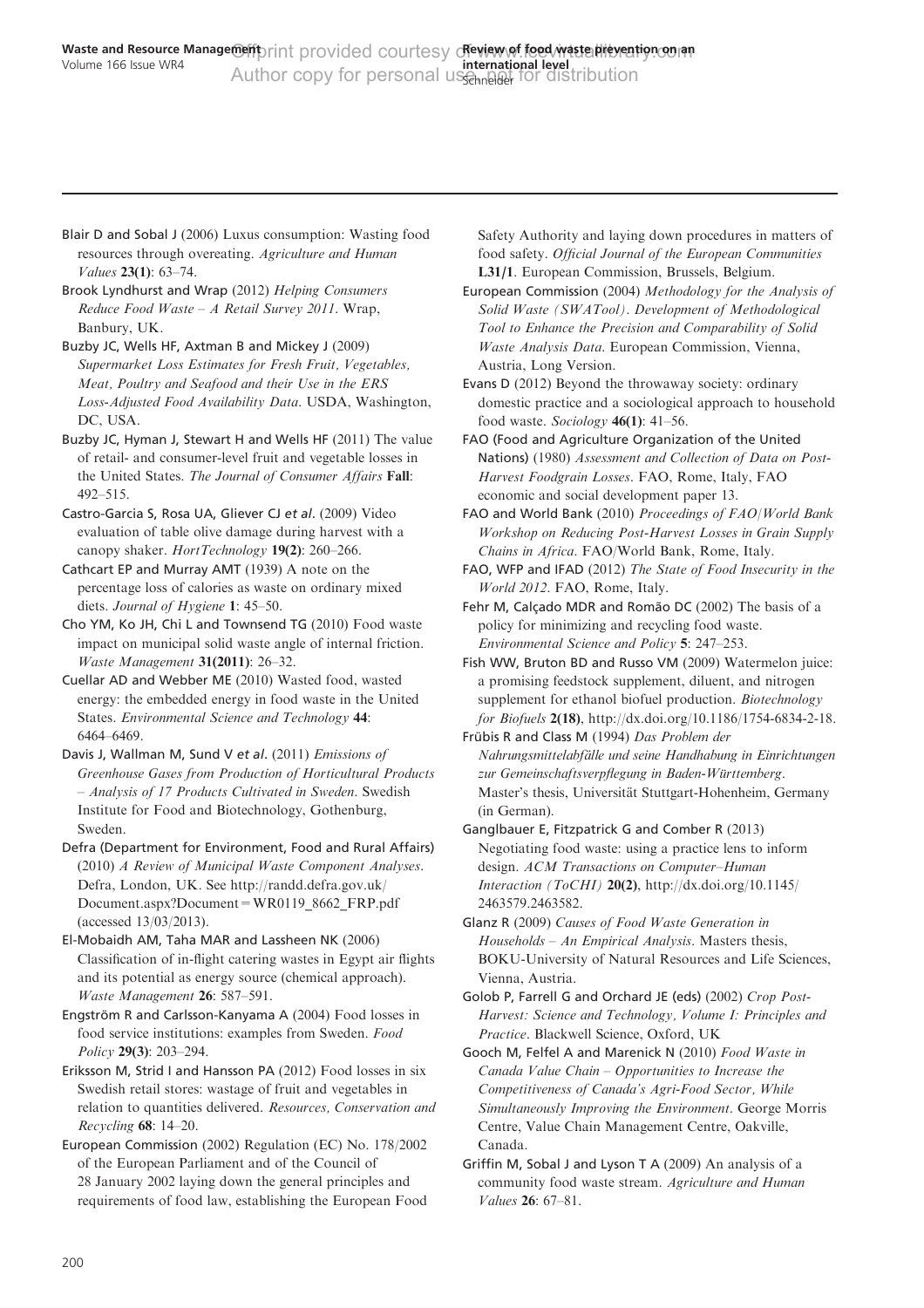<span id="page-14-0"></span>Gül A, Isik H, Bal T and Ozer S (2003) Bread consumption and waste of households in urban area of Adana Province. Electronic Journal of Polish Agricultural Universities 6(2): 10.

Gustavsson J, Cederberg C, Sonesson U, Van Otterdijk R and Meybeck A (2011) Food Losses and Food Waste: Extent, Causes and Prevention. FAO, Rome, Italy.

Hall KD, Guo J, Dore M and Chow CC (2009) The progressive increase of food waste in America and its environmental impact. PLoS ONE 4(11): e7940, [http://dx.doi.org/10.1371/](http://dx.doi.org/10.1371/journal.pone.0007940) [journal.pone.0007940.](http://dx.doi.org/10.1371/journal.pone.0007940)

Hamilton C, Denniss R and Baker D (2005) Wasteful Consumption in Australia. The Australia Institute, University of Canberra, Australia, Discussion Paper 77.

Hodges RJ, Buzby JC and Bennett B (2011) Postharvest losses and waste in developed and less developed countries: opportunities to improve resource use. Journal of Agricultural Science 149: 37–45.

Jean-Baptiste N, Michener L and Wilson R (2011) Using food waste diary to impact food waste reduction in Sydney's eastern suburbs. Proceedings of the 3rd International Conference on Waste – the Social Context, Edmonton, Alberta.

Jemrić T and Ilić Z (2012) Present state of cold chain and postharvest loss of fruits and vegetables in Croatia and Serbia. Agriculturae Conspectus Scientificus 77(1): 1–4.

Jemrić T, Lurie S, Dumija L, Pavicic N and Hribar J (2006) Heat treatment and harvest date interact in their effect on superficial scald of 'Granny Smith' apple. Scientia Horticulturae 107: 155–163.

Kallbekken S and Sælen H (2013) 'Nudging' hotel guests to reduce food waste as a win–win environmental measure. Economics Letters 119(3): 325–327.

Kandiah J, Stinnett L and Lutton D (2006) Visual plate waste in hospitalized patients: length of stay and diet order. Journal of the American Dietetic Association 106(10): 1663–1666.

Kantor LS, Lipton K, Manchester A and Oliveira V (1997) Estimation and addressing America's food losses. FoodReview 20(1): 2–12.

Koivupuro HK, Hartikainen H, Silvennoinen K et al. (2012) Influence of socio-demographical, behavioural and attitudinal factors on the amount of avoidable food waste generated in Finnish households. International Journal of Consumer Studies 36(2): 183–191.

Kranert M, Hafner G, Barabosz J et al. (2012) Determination of Discarded Food and Proposals for a Minimization of Food Wastage in Germany. University of Stuttgart, Stuttgart, Germany.

Kummu M, de Moel H, Porkka M et al. (2012) Lost food, wasted resources: Global food supply chain losses and their impacts on freshwater, cropland and fertilizer use. Science of the Total Environment 438: 477–489.

KWMN (Korean Waste Movement Network) (2001) Korea (South) Country Report – Korean Waste Problem: The

Generation of the Problem and Civil Society's Counter Action. KWMN, Waste Not Asia 2001, Taipei, Taiwan.

Lebersorger S and Salhofer S (2003) Generation and diversion of biowaste in private households and potential for waste minimisation. Proceedings of the International Symposium on Recycling and Reuse of Waste Materials, University of Dundee, Scotland, UK, pp. 107–116.

Lebersorger S and Schneider F (2011) Discussion on the methodology for determining food waste in household waste composition studies. Waste Management 31(9-10): 1924–1933.

Lemos AG, Botelho RBA and Akutsu RDCA (2011) Determinação do fator de correção das hortalicas folhosas comercializadas em Brasília (Correction factor determination in leafy vegetable crops commercialized in Brasilia, Brazil). Horticultura Brasileira 29(2): 231–236 (in Portuguese).

Li XD, Poon CS, Lee SC, Chung SS and Luk F (2003) Waste reduction and recycling strategies for the in-flight services in the airline industry. Resources, Conservation and Recycling 37: 87–99.

Lily Zakiah MD, Saimy I and Maimunah AH (2005) Plate waste among hospital inpatients. Malaysian Journal of Public Health Medicine 5(2): 19–24.

Lundqvist J, de Fraiture C and Molden D (2008) Saving Water: From Field to Fork – Curbing Losses and Wastage in the Food Chain. SIWI, Stockholm, Sweden, SIWI Policy Brief.

Malena M, Vosláøová E, Kozák A et al. (2007) Comparison of mortality rates in different categories of pigs and cattle during transport for slaughter. Acta Veterinaria Brno 76: S109–S116.

Mancini SD, Nogueira AR, Kagohara DA, Schwartzman JAS and de Mattos T (2007) Recycling potential of urban solid waste destined for sanitary landfills: the case of Indaiatuba, SP, Brazil. Waste Management Research 25: 517.

Manning F, Harri K, Duncan R et al. (2012) Additional feeding assistance improves the energy and protein intakes of hospitalised elderly patients – a health services evaluation. Appetite 59: 471–477.

Marmolejo LF, Klinger RA, Madera CA et al. (2010) Cuantificación y caracterización local: una herramienta básica para la gestión integral de los residuos sólidos residenciales (Local quantification and characterisation represents a basic tool for integrated residential solid waste management). Ingeniería e Investigación 30(2): 96-104 (in Spanish).

Marthinsen J, Sundt P, Kaysen O and Kirkevaag K (2012) Prevention of food waste in restaurants, hotels, canteens and catering. Nordic Council of Ministers, Copenhagen, Denmark.

Mason L, Boyle T, Fyfe J, Smith T and Cordell D (2011) National Food Waste Assessment – Final Report. Institute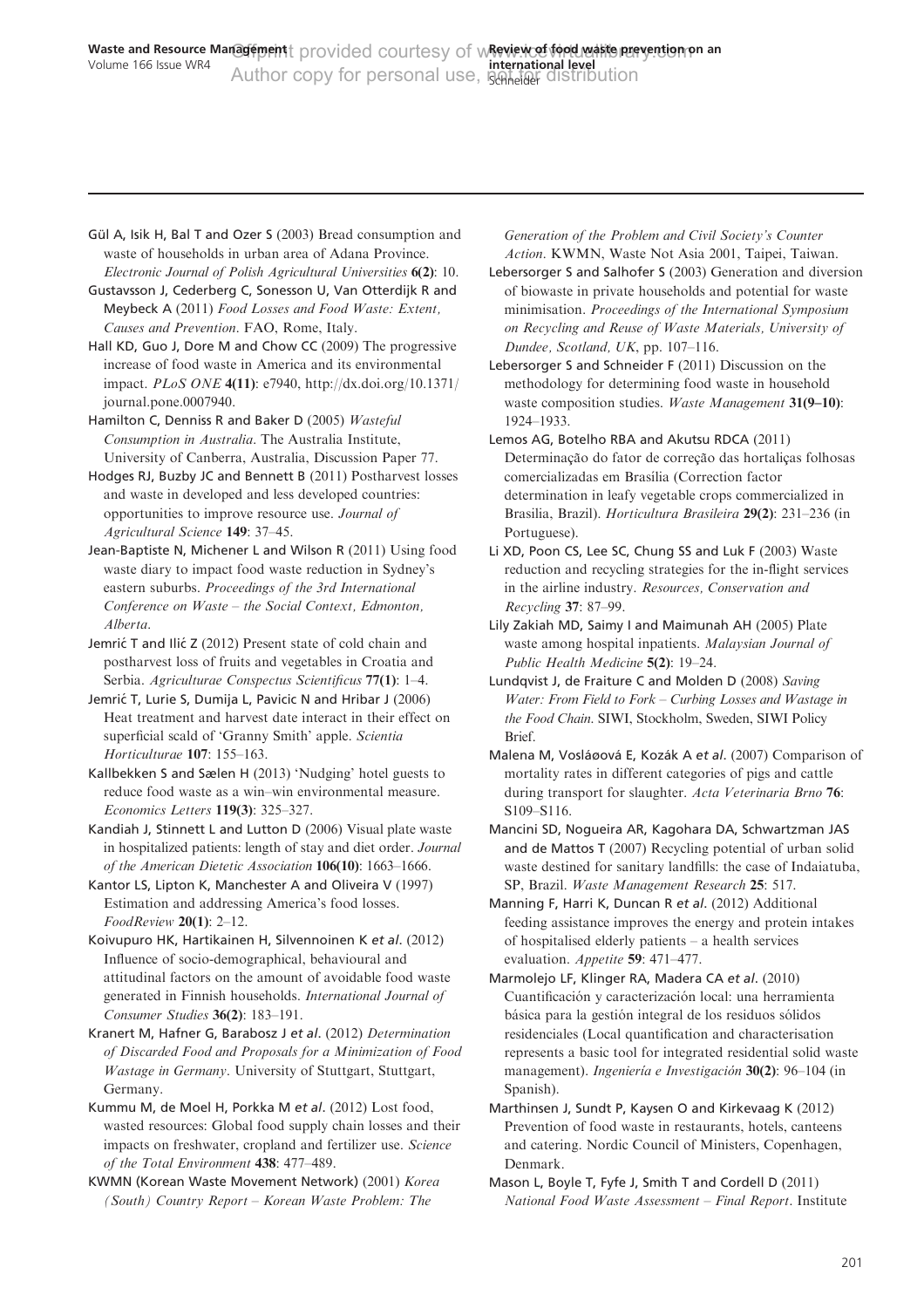<span id="page-15-0"></span>for Sustainable Futures, University of Technology, Sydney, Australia.

Matsuda T, Yano J, Hirai Y and Sakai S (2012) Life-cycle greenhouse gas inventory analysis of household waste management and food waste reduction activities in Kyoto, Japan. International Journal of Life Cycle Assessment 17: 743–752, [http://dx.doi.org/10.1007/s11367-012-0400-4.](http://dx.doi.org/10.1007/s11367-012-0400-4)

Mattoso VDB and Schalch V (2001) Hospital waste management in Brazil: a case study. Waste Management Research 19: 567.

Møller H, Vold M, Schakenda V and Hanssen OJ (2012) Mapping Method for Food Loss in the Food Processing Industry. ForMat-Project, Oslo, Norway, Summary Report.

Monier V, Mudgal S, Escalon V et al. (2010) Preparatory Study on Food Waste Across the EU 27. European Commission (DG ENV) Directorate C-Industry, Final report.

Nahman A, de Lange W, Oelofse S and Godfrey L (2012) The costs of household food waste in South Africa. Waste Management 32: 2147–2153.

Nunes MCN, Emond JP, Rautha M, Deac S and Chau KV (2008) Environmental conditions encountered during typical consumer retail display affect fruit and vegetable quality and waste. Postharvest Biology and Technology 51: 232–241.

Office of Environment and Heritage (2011) Food Waste Avoidance Benchmark Study. Office of Environment and Heritage, Department of Premier and Cabinet, Sydney, Australia.

Parfitt J, Barthel M and Macnaughton S (2010) Food waste within food supply chains: quantification and potential for change to 2050. Philosophical Transactions of the Royal Society **B** 365: 3065-3081.

Part F (2010) Methodik zur Erhebung des Aufkommens von betrieblichen Küchen- und Speiseabfällen am Beispiel des Bundeslandes Salzburg. Masters thesis, BOKU-University of Natural Resources and Life Sciences, Vienna, Austria (in German).

Pekcan G, Köksal E, Küçükerdönmez Ö and Özel H (2005) Household Food Wastage in Turkey. FAO, Statistics Division Working Paper series, No: ESS/ESSA/00be, Ankara, Turkey.

Rathje W and Murphy C (2001) Rubbish! The Archaeology of Garbage. The University of Arizona Press, Tucson, AZ, USA.

Reardon T, Chen K, Minten B and Adriano L (2012) The Quiet Revolution in Staple Food Value Chains: Enter the Dragon, the Elephant and the Tiger. Asian Development Bank, Mandaluyong City, Philippines.

Ridoutt BG, Juliano P, Sanguansri P and Sellahewa J (2010) The water footprint of food waste: case study of fresh mango in Australia. Journal of Cleaner Production 18: 1714–1721.

Salhofer S, Obersteiner G, Schneider F and Lebersorger S (2008) Potentials for the prevention of municipal solid waste. Waste Management 28: 245–259.

Schneider F (2011) The history of food wastage. Proceedings of the 3rd International Conference on Waste – The Social Context, Edmonton, Alberta, Canada.

Schneider F (2013) The evolution of food donation with respect to waste prevention. Waste Management 33: 755–763, [http://dx.doi.org/10.1016/j.wasman.2012.10.025.](http://dx.doi.org/10.1016/j.wasman.2012.10.025)

Schneider F and Lebersorger S (2011) Barriers for the implementation of prevention measures concerning food waste. Proceedings of the 3rd International Conference on Waste – The Social Context, Edmonton, Alberta, Canada.

Sibrián R, Komorowska J and Mernies J (2006) Estimating Household and Institutional Food Wastage and Losses in the Context of Measuring Food Deprivation and Food Excess in the Total Population. FAO, Rome, Italy, Statistics Division Working Paper Series ESS/ESSA/2005-1.

Singer DD (1979) Food losses in the UK. Proceedings of the Nutrition Society 38: 181–186.

Smil V (2004) Improving efficiency and reducing waste in our food system. Environmental Sciences 1: 17–26.

Soares ICC, da Silva ER, Priore SE et al. (2011) Quantificação e ana´lise do custo da sobra limpa em unidades de alimentação e nutrição de uma empresa de grande porte. Revista de Nutrição, Campinas 24(4): 593–604 (in Spanish).

Stefan V, van Herpen E, Tudoran AA and Lähteenmäki L (2013) Avoiding food waste by Romanian consumers: the importance of planning and shopping routines. Food Quality and Preference 28: 375–381.

Stenmarck Å, Hanssen OJ, Silvennoinen K, Katajauuri JM and Werge M (2011) Initiatives on Prevention of Food Waste in the Retail and Wholesale Trades. Nordic Council of Ministers, Copenhagen, Denmark.

Tefera A, Seyoum T and Woldetsadik K (2007) Effect of disinfection, packaging, and storage environment on the shelf life of mango. Biosystems Engineering 96(2): 201–212.

Thögersen J (1996) Wasteful food consumption: trends in food and packaging waste. Scandinavian Journal of Management 12(3): 291–304.

Tofanelli MBD, Fernandes MD, Carrijo NS and Martins OB (2009) Levantamento de perdas em hortaliças frescas na rede varejista de Mineiros. Horticultura Brasileira 27(1): 116–120 (in Portuguese).

Treeamnuk K, Pathaveerat S, Terdwongworakul A and Bupata C (2010) Design of machine to size Java apple fruit with minimal damage. Biosystems Engineering 107: 140–148.

Ulloa JB, van Weerd JH, Huisman EA and Verreth JAJ (2004) Tropical agricultural residues and their potential uses in fish feeds: the Costa Rican situation. Waste Management 24: 87–97.